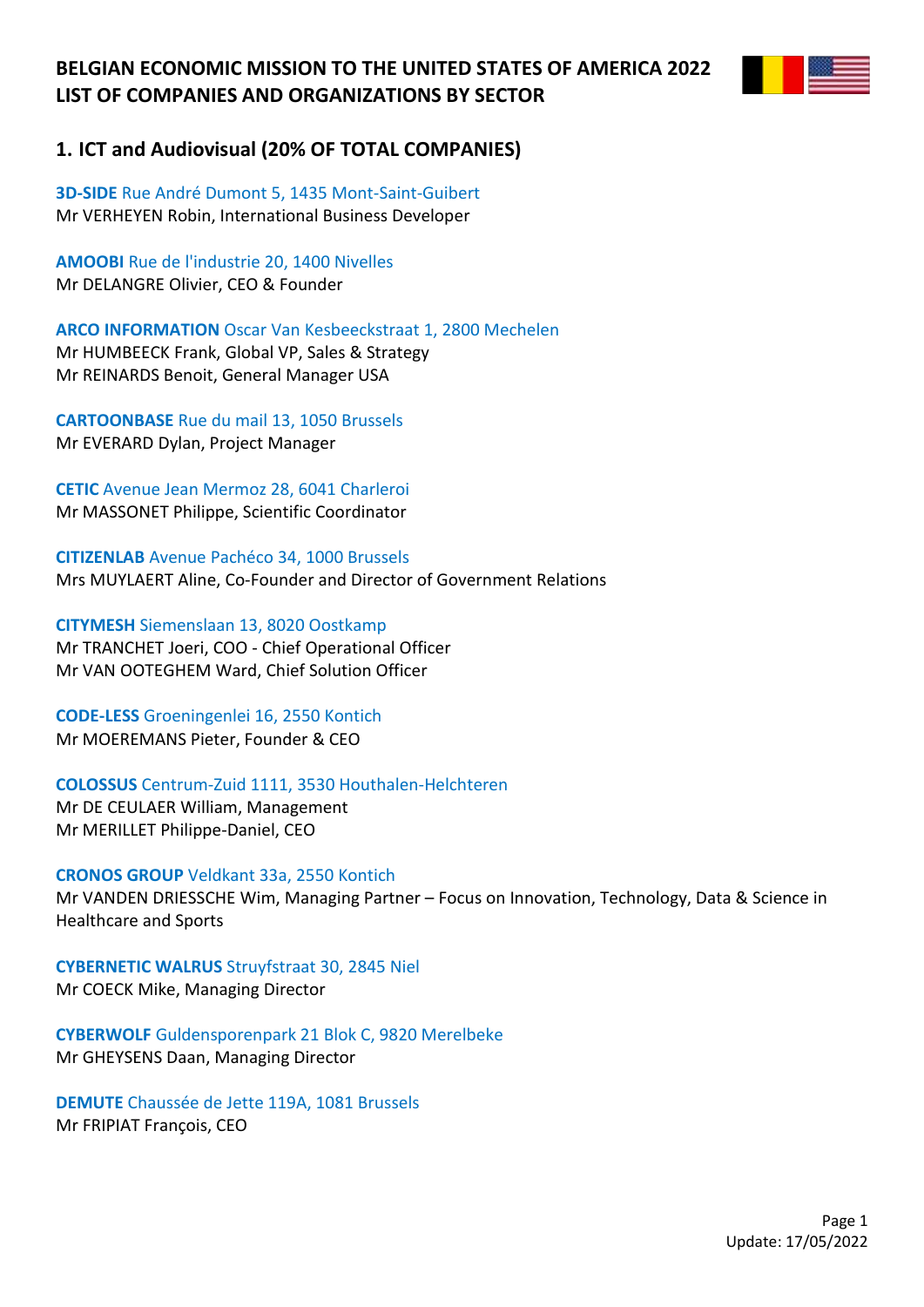

**DIRTY MONITOR** Quai Arthur Rimbaud 10, 6000 Charleroi

Mrs LEROUX Adeline, Area Manager Middle East & Event Manager Mr MEULEMEESTER Arnaud, International Business Developer

**E-BO ENTERPRISES** Headquarters Renewables and Industry Ostend Science Park 2, 8400 Ostend Mr DEHULLU Vincent, International Business Development

**EVS BROADCAST EQUIPEMENT** Rue du Bois Saint-Jean 13, 4102 Seraing

Mr BOURDON Nicolas, CMO Mr GRUTMAN Quentin, Chief Customer Officer Mr VAN HERCK Serge, CEO

**EXPECT ME** Groeningenlei 16, 2550 Kontich Mr VERHAMME Roeland, CEO / Founder

**FAMEWORK** Deinsesteenweg 108, 9031 Ghent Mr DEWINTER Pieter, Managing Director Mr NOTTE Tom, Managing Director

**FAMOCO** Rue des Poissonniers 13, 1000 Brussels Mr BERBIGIER Nicolas, President & Co-Founder

**FEATURES ANALYTICS** Rue de Charleroi 2, 1400 Nivelles Mr MENER Richard, EVP Corporate Operations and Co-founder Mrs SOVIANY Cristina, CEO and Co-founder

**GAMEELEON** Meulebrouckstraat 2, 8890 Moorslede Mrs BALLEKENS An, Senior Localization and LQA Manager

**GENNA CABINET** Tabellion 39-10, 1050 Brussels

Mr GENNA Innocenzo, CEO

**HIVECPQ** Kleindokkaai 17, 9000 Ghent

Mr DE MULDER Stijn, CTO Mr TALEMAN Frederik, CEO

**I-CARE** Rue Descartes 18, 7000 Mons Mr BRION Fabrice, Co Founder and CEO Mr DETOBER Benjamin, CEO - HQ2 Americas, I-care Reliability Group

**ICOMETRIX** Kolonel Begaultlaan 1B bus 12, 3012 Leuven Mrs RIBBENS Annemie, VP Clinical Trials & Science Mr SMEETS Dirk, CSO

Mr VAN HECKE Wim, CEO & Co-Founder

**IMEC IDLAB** Technologiepark - Zwijnaarde 126, 9052 Ghent Mrs DE KETELAERE Geertrui Mieke, Director AI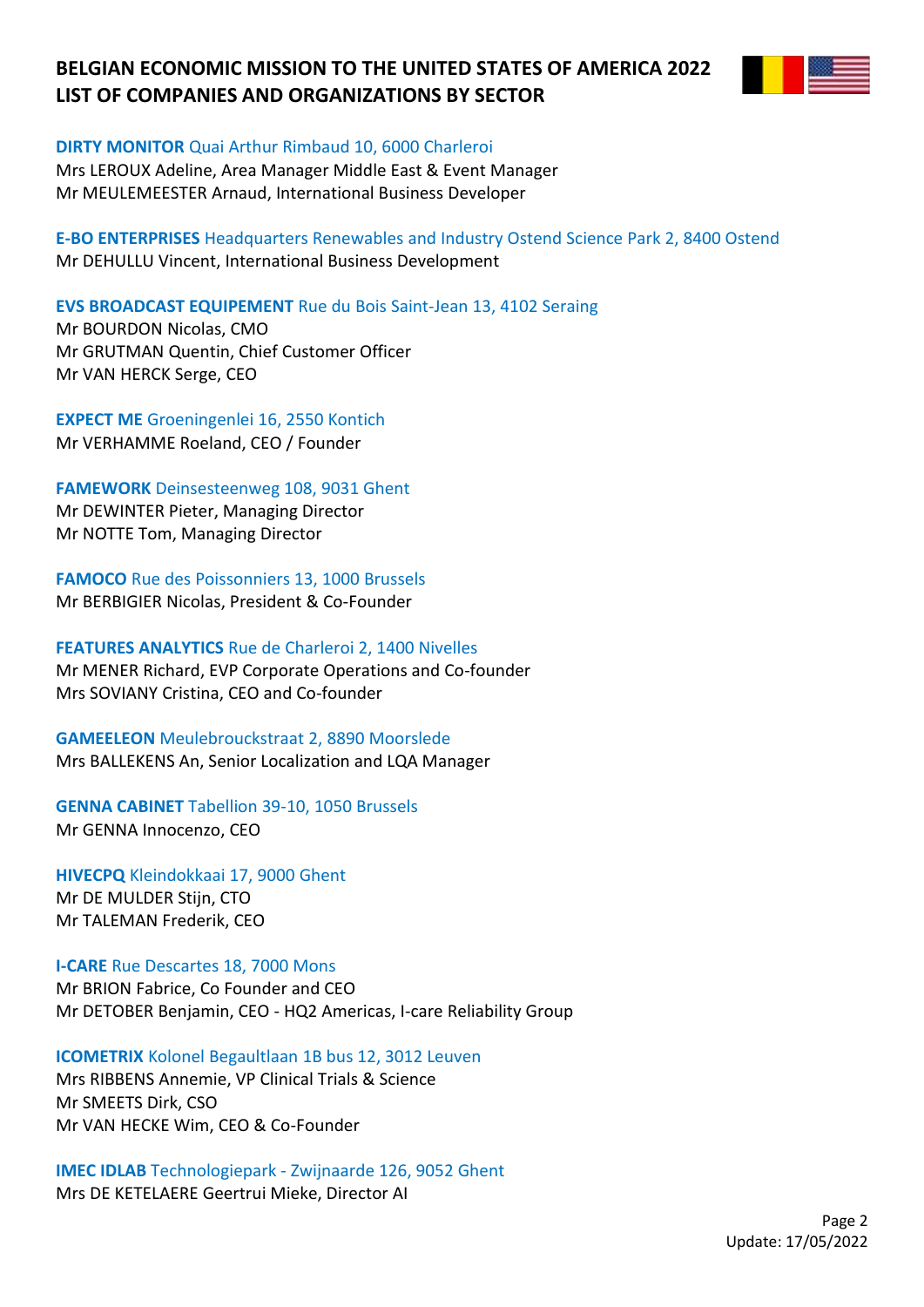

**ITINERIS** Kortrijksesteenweg 1144, 9051 Ghent Mr VANCOMPERNOLLE Christoph, Enterprise Architecture Director

**JILL DESIGNS.GAMES** Jos Verdegemstraat 117, 9040 Ghent Mrs VANPARYS Jill, Game Designer

**KAPITOL SA** Chaussee de Saint Job 506, 1180 Brussels Mr WAHBA Alain, CEO

**KIKK** Rue de l'évêché 10,, 5000 Namur Mrs LATOUR Laura, Project Leader KIKK Festival

**KISWE MOBILE** Kempische Steenweg 305 bus 6, 3500 Hasselt Mr SWELDENS Wim, Co-Founder and Chief Architect

**KWARTS** Kempische Steenweg 303/200, 3500 Hasselt Mr DE MOOR Ruben, Commercial Director Mr VAN PROEYEN Bart, Managing Director

**LR DATA SCIENCE** Rue de Houtain 31, 4280 Hannut Mr PIRE Stephan, CMO

**LUCIAD** Gaston Geenslaan 11, 3001 Leuven Mr WAGEMANS Dirk, Senior VP Commercial

**MACQ** Rue de l'Aéronef 2, 1140 Brussels Mr MARLOT Bertrand, CTO

**MADISONUNDERWOOD** Berkenlaan 57, 2610 Antwerp Mr BERGER Edward, Managing Director

**MYDATA-TRUST** Boulevard Initialis, 7/3, 7000 Mons Mr SOBCZAK Gautier, Co-Founder & Chief Business Officer

**NETAXIS** Rue du Trône 60/5, 1050 Brussels Mr BASILAVECCHIA Manuel, CEO Mr BRULOT Jacques, Chief Financial Officer

**N-SIDE** Boulevard Baudouin 1er 25, 1348 Louvain-La-Neuve Mr CHEVALIER Philippe, Professor at Université catholique de Louvain Mr COPPE Sébastien, Life Sciences Director Mr MERLET Arnaud, CEO

**OMP** Koralenhoeve 23, 2160 Wommelgem Mr BLONDEEL Wouter, Lead in Market Development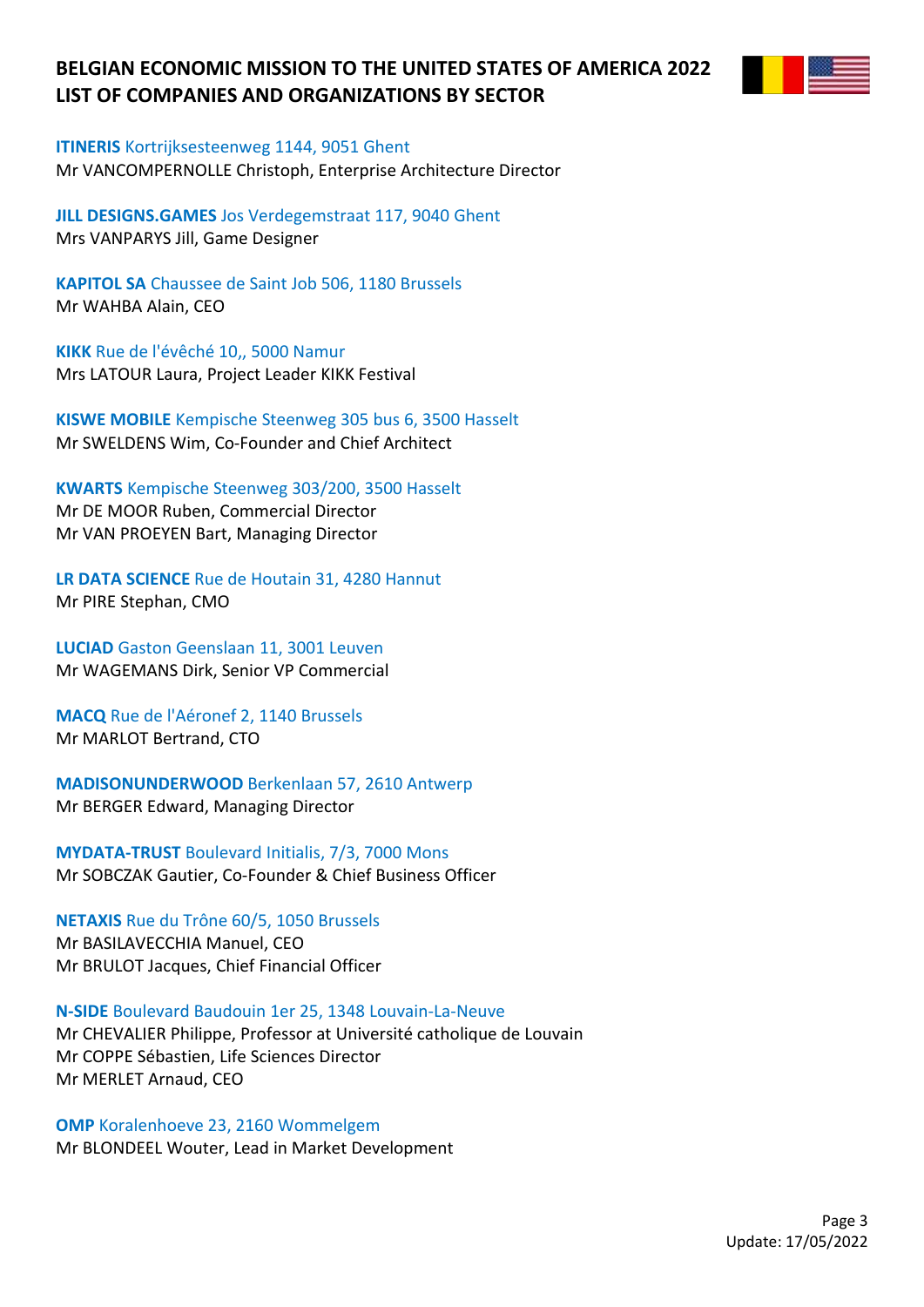

**OVINTO** Venecolaan 50 bus A000, 9880 Aalter

Mr CASTELLANO Salvatore, Co-Founder & CTO Mr DE WITH Hans, Director Projects Mr RONSE Frederick, CEO

**PROSOCCERDATA** Ninoofsesteenweg 132, 1700 Dilbeek Mr VERMEULEN Kevin, CEO

**QOLLABI** Sint Lazaruslaan 4, 1210 Brussels Mr PETRE Frie, CEO

**ROCKSTONE FILMS** Avenue Louise 54, 1050 Brussels Mr MOLINA Manuel, CEO

**SECUTEC** Boomsesteenweg 41 bus 11, 2630 Aartselaar

Mr BAUDEWIJNS Geert, CEO / Founder Mr DE MAEYER Bart, Managing Partner Mrs VAN REETH Vanessa, Account Manager

**SENSOLUS** Rijsenbergstraat 148, 9000 Ghent Mr VAN RATTINGHE Kristoff, CEO & Co-Founder

**SPOTIT** Guldensporenpark 30 Blok C, 9820 Merelbeke Mr VERNIEST Jürgen, CEO

**TELEVIC GROUP** Leo Bekaertlaan 1, 8870 Izegem Mr DANNEELS Lieven, CEO

**TOREON** Grotehondstraat 44 - 1/1, 2018 Antwerp Mr DRIESEN Alex, CEO

**TRIANGLE FACTORY** Dublinstraat 35 bus 007, 9000 Ghent Mr VANHERBERGHEN Timothy, Managing Director

**UPCOM** Boulevard Louis Schmidt 16/9, 1040 Brussels Mr FLOKOS Kostas, CEO

**WEGROUP** Moutstraat 68, 9000 Ghent

Mr DE COSTER Arvid, CEO & Co-founder Mr VAN HOECKE Sebastiaan, CIO& Co-founder Mr VUYLSTEKER Bjorn, CTO & Co-founder Mr WILDSCHUT Rémi, CFO & Co-founder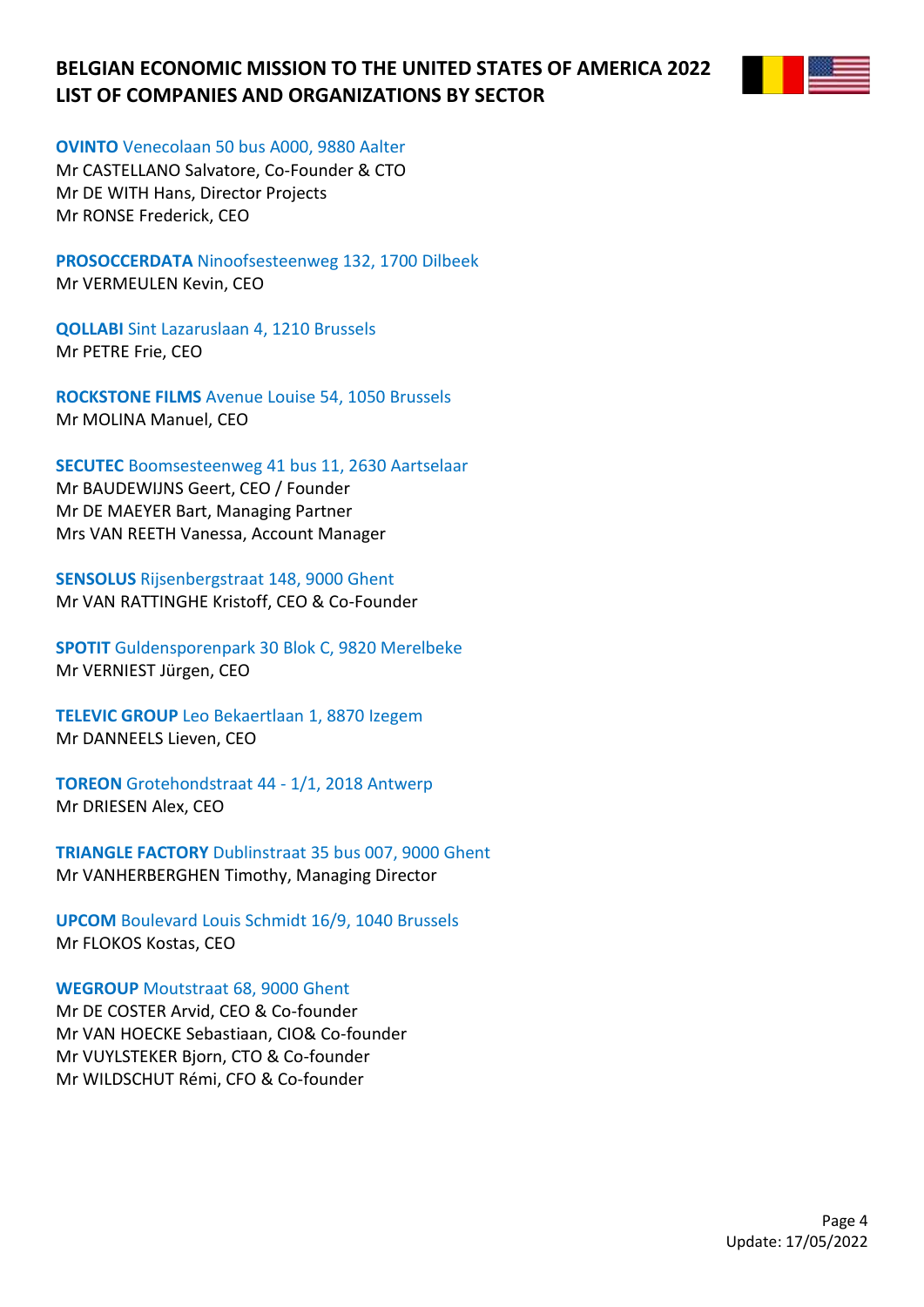

## **2. Chemicals, Pharmaceuticals and Lifesciences (16% OF TOTAL COMPANIES)**

**2 BRIDGE** Rodendijk 60 bus X, 2980 Zoersel Mr HOLLEVOET Kevin, Director of Business Development Mrs MEULEMANS Ann, CEO

**AD HOC CLINICAL** Ter Waarde 45 bus 1b, 8900 Ypres Mrs COTTIGNY Nancy, Managing Director

**ATB THERAPEUTICS** Rue de la Science 8, 690 Marche-En-Famenne Mr HOURY Max, Managing Director Mr MAGY Bertrand, CEO

**BECARV** Rue de la Griotte 15, 5580 Rochefort Mr BELMANS Mehdi, COO Mrs BURNIAUX Aurore, Marketing Coordinator

**BIOLIZARD** Ottergemsesteenweg-Zuid 808 bus B511, 9000 Ghent Mrs CEELEN Liesbeth, CEO

**BRUSSELS SOUTH CHARLEROI BIOPARK (BSCB DEV)** Rue Auguste Piccard 48, 6041 Gosselies Mr ALEXANDRE Bertrand, CEO

**CELLAÏON** Rue Granbonpré 11, 1435 Mont-Saint-Guibert Mr SOKAL Etienne, CEO

**COFOL - FAQIR - HAIA - EO IPSO** Koutergatstraat 2, 1703 Dilbeek Mr CONSTANDT Hans, Founder

**ECLINICA** Avenue du Grand Bois 15, 1410 Waterloo Mr WAUTELET Vincent, Chief Executive Officer

**EXOTHERA** Zoning de Jumet, avenue Centrale 52, 6040 Jumet Mr JONCKHEERE Thibault, CEO

**F.M.M.** Avenue Louise 131 B, 1050 Brussels Mr CHAMAS Awad, Business Development Manager Mr POFO Wingi,

**GLAXOSMITHKLINE (GSK)** Avenue Fleming 20, 1300 Wavre Mrs VAN DAMME Elisabeth, Director External Communication & Diplomatic Relations

**IMMUNXPERTS , A Q2 SOLUTIONS COMPANY** Rue Auguste Piccard 48, 6040 Gosselies Mrs PATTYN Sofie, CTO and Site Head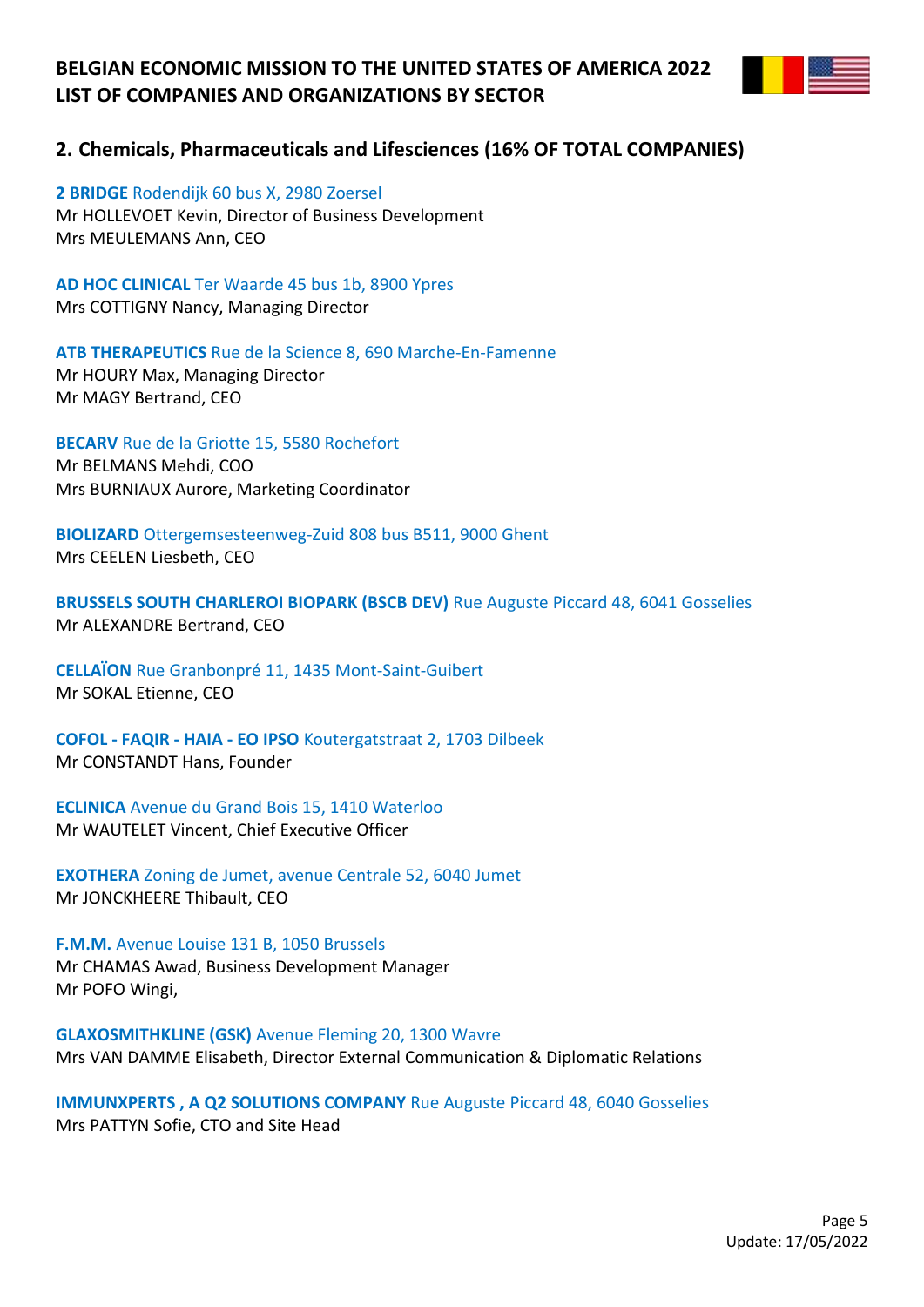

#### **INTERNATIONAL DRUG DEVELOPMENT INSTITUTE** Avenue Provinciale 30, 1341 Céroux-Mousty

Mr BODART Serge, Chief Commercial Officer Mrs MARTIN Vicky, Senior Business Development Director

**ION BEAM APPLICATIONS** Chemin du Cyclotron 3, 1348 Louvain-La-Neuve Mr MOTTET Pierre, Chairman of the Board

**ITEOS THERAPEUTICS** Rue des Frères Wright 29, 6041 Gosselies Mr DETHEUX Michel, CEO

**KANEKA EUROGENTEC** Rue Bois Saint-Jean 5, 4102 Seraing Mr BOLON Pascal, Sales & Marketing Director Mr JANSSENS Lieven, CEO

**MINTT** Avenue Louise 251, 1050 Brussels Mr KRZESLO Eric, CEO

**MITHRA PHARMACEUTICALS** Rue Saint Georges 5, 4000 Liège

Mr BAES Renaat, Chief Manufacturing Officer Mr FONTAINE Jean-Manuel, Chief Business Officer Mrs MASOCH Marie, External & Scientific Affairs Officer

**MONA.HEALTH** Rotspoelstraat 1, 3060 Bertem Mr MÉNAGE Olivier, CEO Mrs STALMANS Ingeborg, Medical Advisor

### **NEXTGENICS** Kempische Steenweg 303, 3500 Hasselt

Mr JACOBS Henri, Non-executive member of the NextGenics Board Mrs VEROUGSTRAETE Marie, Business Development Manager

**NOVADIP BIOSCIENCES** Rue Granbonpré 11, 1435 Mont-Saint-Guibert

Mrs CARTAGE Virginie, CFO Mr DUFRANE Denis, CEO

### **NOVOSANIS** Bijkhoevelaan 32 C, 2110 Wijnegem

Mr BEYERS Koen, CTO Mrs VANKERCKHOVEN Vanessa, CEO

### **OLYS PHARMA** Rue Bodegnée-Village 4, 4537 Verlaine

Mr PLUCKER Jean-François, Director - COO Mr VAN WESEPOEL Philippe, Associate Director - CSO

### **OMINA TECHNOLOGIES** Boulevard d'Anvers 40, 1000 Brussels

Mr ALEXANDER Brian, CEO US Mrs ALEXANDER Rachel, CEO and Founder Mr DE GROE Mattias, CCO Mr JANSEN Bas, Artificial Intelligence Director Life Sciences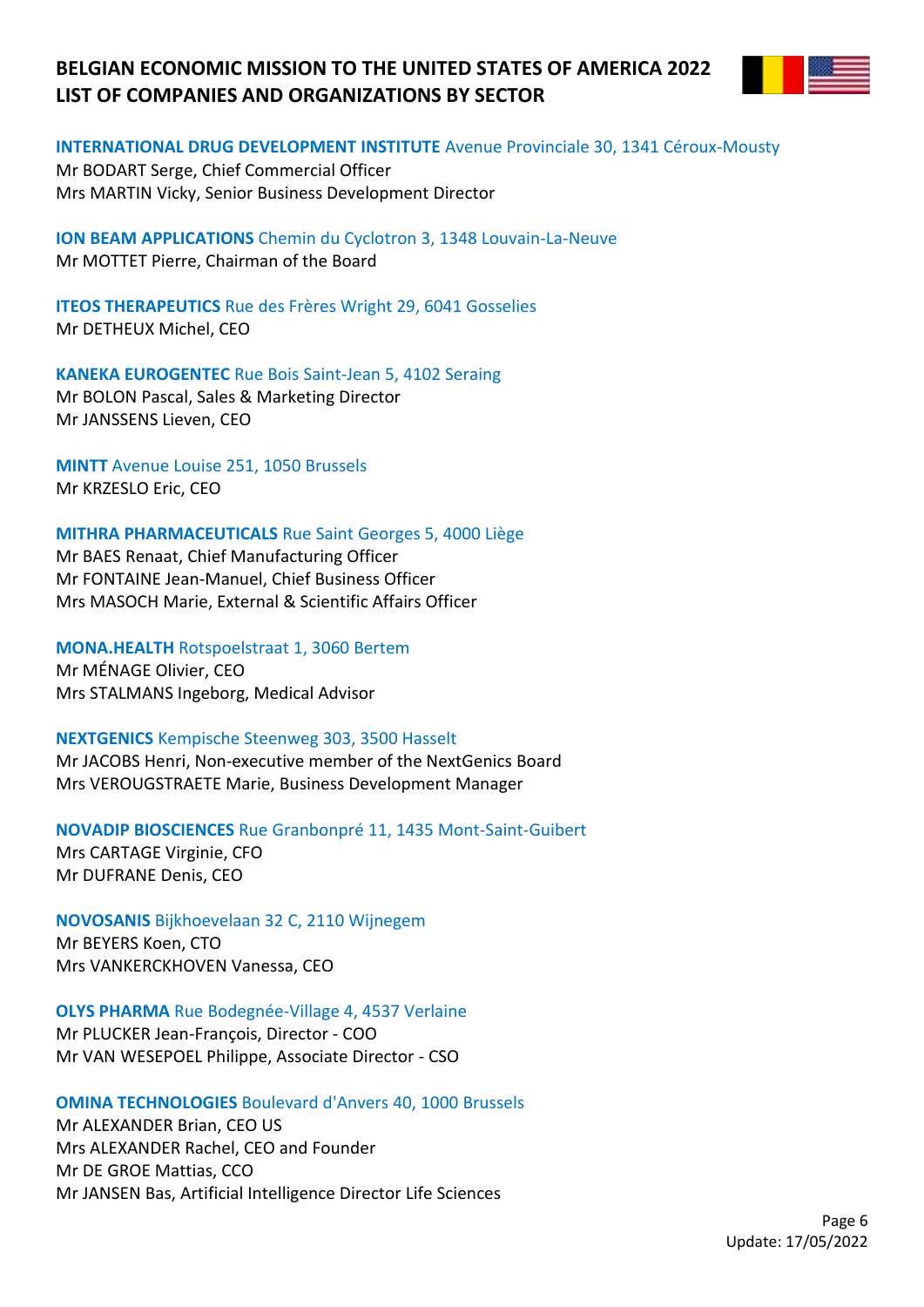

**ONCODNA** Louis Breguet 1, 6041 Gosselies Mr DETIFFE Jean-Pol, Founder, Chief Strategy & Innovation Officer

**PDC LINE PHARMA** Tour 5 Giga - Avenue de l'Hôpital 11, 4000 Liège Mr HALIOUA Eric, President & CEO

**PROTEX HEALTHCARE** Blommestraat 2, 8800 Roeselare Mr COLL Patrick, Sales Manager Americas Mr VIAENE Dominiek, CEO

**QUANTOOM BIOSCIENCES** Rue de la Maîtrise 11, 1400 Nivelles Mr CASTILLO José, CEO & Co-Founder

**RHEAVITA** Frieda Saeysstraat 1, 9052 Ghent

Mr DE BEER Thomas, CEO Mr VAN HAUWERMEIREN Jan, Business Development Director

**SOLVAY** Rue de Ransbeek 310, 1120 Brussels

Mr FERNANDES ALVES Fellipe, Chief of CEO Office Mrs KADRI Ilham, CEO Mr LO FARO Carmelo, President, Materials Segment

**SPENTYS** Rue Saint Denis 120, 1190 Brussels Mr BROZE Louis-Philippe, CEO

**SYNGULON** Rue du Bois Saint-Jean 15, 4102 Seraing Mr GABANT Philippe, Co-Founder-CSO

Mr HELIN Guy, CEO

**TAKEDA** Boulevard Branquart 80, 7860 Lessines

Mr FIERS Stefaan, Head of Corporate Communication, Public Affairs & Patient Advocacy Mr POT Geoffrey, General Manager Operations

**TELEMIS** Avenue Athéna 2, 1348 Louvain-La-Neuve Mr ROULIVE Patrice, SVP Sales & Marketing

**THERMO FISHER SCIENTIFIC GROUP (HENOGEN)** Rue des Professeurs Jeener et Brachet 12, 6041 Gosselies Mr VOLANTI Cédric, Vice President & General Manager

**TRASIS** Rue Gilles Magnée 90, 4430 Ans Mr BERTRAND Emmanuel, Network Development Manager

**UCB PHARMA** Chemin du Foriest, 1420 Braine-L'alleud Mr HORMAECHEA Xavier, Head of EU Corporate Affairs Mr TELLIER Jean-Christophe, CEO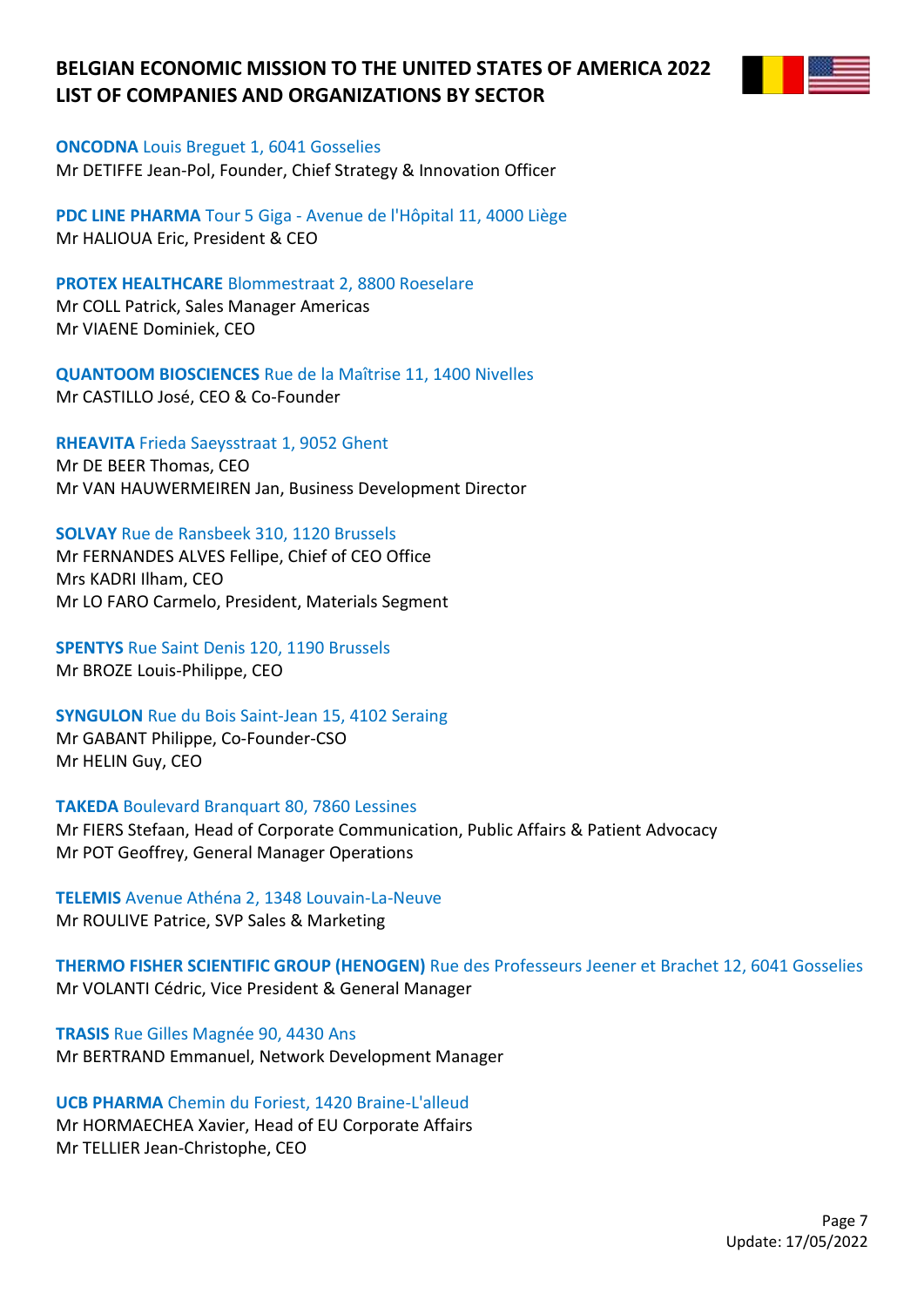

**UNIVERCELLS** Rue Auguste Piccard 48, 6041 Gosselies

Mrs ANTROBUS Kate, Chief Investment Officer Mr BULTOT Hugues, Chief Executive Officer and Co-Founder Mrs DESCHNER Alexandra, Vice President Marketing, Communications & Investor Relations

**VERTEXCO** Industrielaan 104, 8930 Menen

Mr VERCRUYSSE Stefaan, Manager

**XPRESS BIOLOGICS** Avenue du P. I. - Site Accessia Pharma 89, 4041 Milmort

Mr DAUKANDT Marc, CEO Mr RODRIGUEZ Christian, COO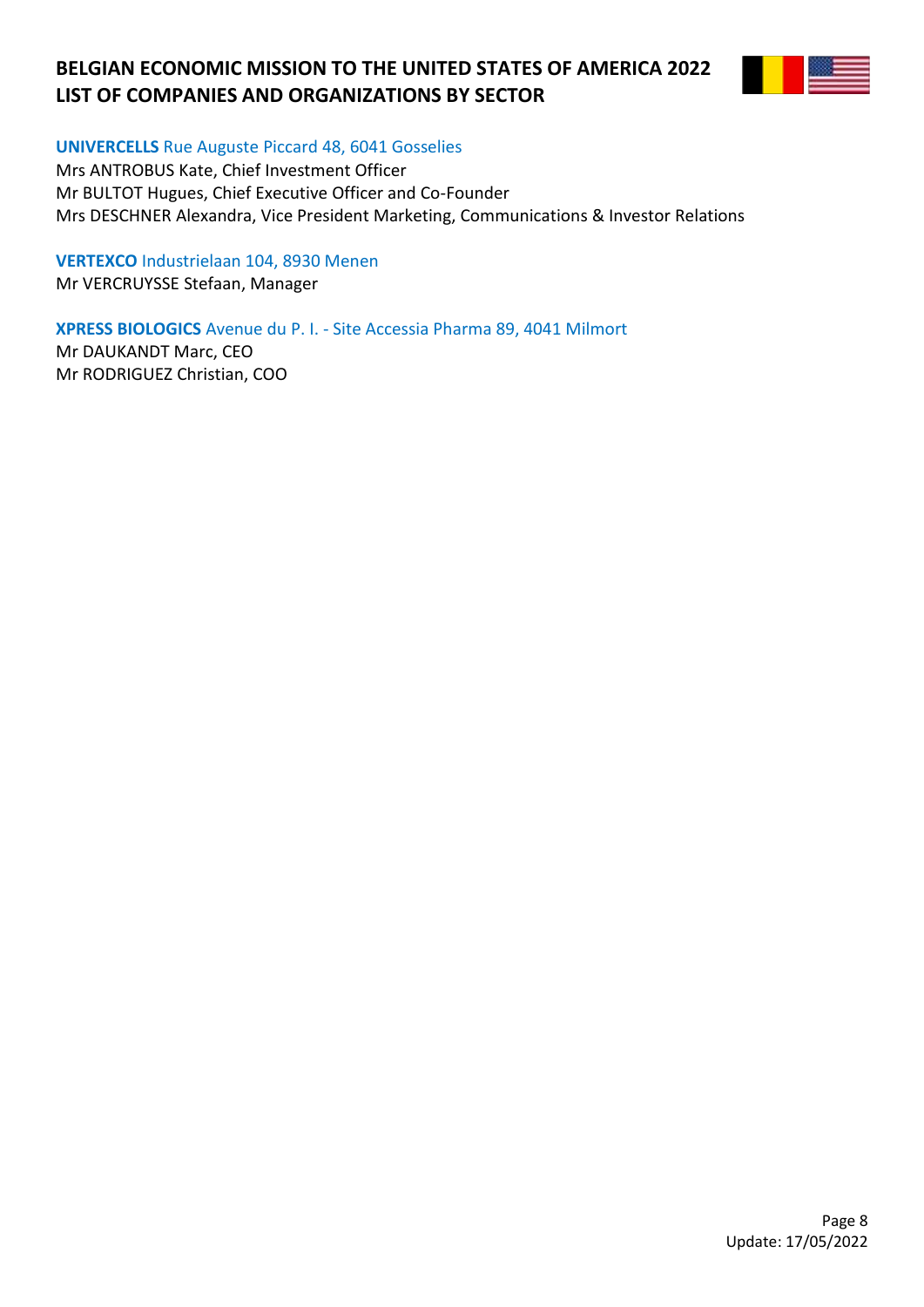

## **3. Agri-Food, Food and Beverage (12% OF TOTAL COMPANIES)**

**AB INBEV** Brouwerijplein 1, 3000 Leuven

Mr GEUTJENS Kristof, ESG Manager Europe Mrs STUYCK Laure, Head of Corporate Affairs BeLux

**AIGREMONT** Rue des Awirs 8, 4400 Flémalle

Mr THIRY François, Sales Advisor Mr TROQUET Gilles, CEO

**ALSTON** Avenue Louise 523, 1050 Brussels Mr NAHMANY Arik, CEO Mrs NAHMANY Limor,

**AMAZONIA BIO** Avenue de Bâle 8a, 1140 Brussels Mr FRANZINA Felipe Demira, Co-Founder

**AUTHENTIC FRUITS** Rue Paul Devigne 72/33, 1030 Brussels Mrs CAUCHICK Michelle, Co-founder

**BELORTA** Mechelsesteenweg 120, 2860 Sint-Katelijne-Waver Mr LEPOUTRE Didier, Supervisor Market Development & Expansion

**BRASSERIE DE BRUNEHAUT** Rue des Panneries 17, 7623 Rongy Mr DE MEES Marc-Antoine, CEO

**BRASSERIE DE L'ABBAYE DU VAL-DIEU** Val-Dieu 225, 4880 Aubel Mr DELBART Lionel, Sales Director Mr MOTTET Pierre, Export Manager

**BREWERY VERHAEGHE VICHTE** Sint-Dierikserf 1, 8570 Anzegem

Mrs EEMAN Isabelle, Mr KERVYN D'OUD MOOREGHEM Amaury, Export Manager Mr VERHAEGHE Karl, CEO

**BROUWERIJ DE HALVE MAAN** Walplein 26, 8000 Bruges Mr VANNESTE Xavier, Managing Director

**CLEARVISION STRATEGIC (BE NUTS)** Rue de la Victoire 232, 1060 Brussels Mrs VAN DE BERG Léa, CEO

**COLAC** Biezenstraat 27, 2340 Beerse Mrs DE SCHEPPER Kelly, Export Sales Manager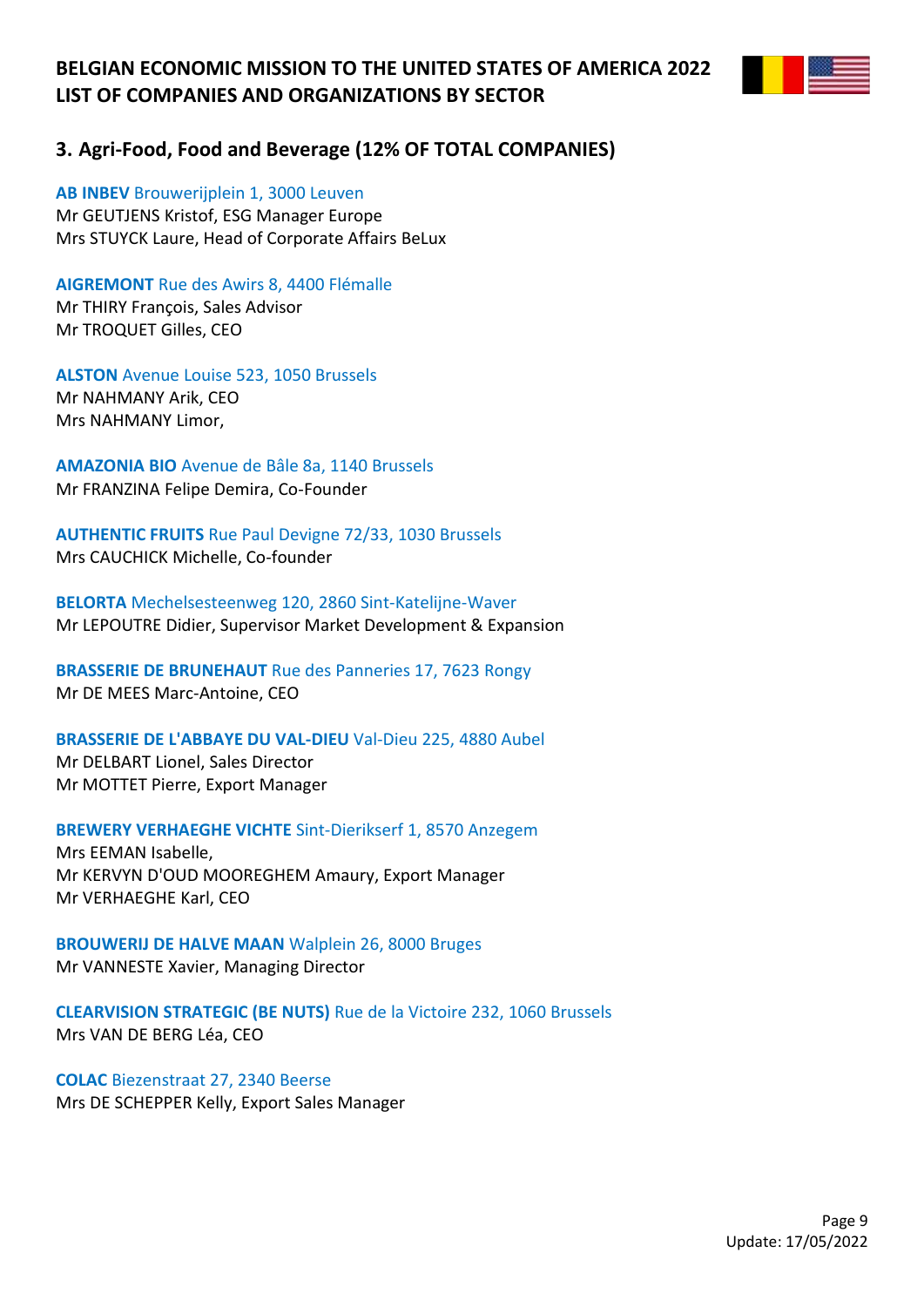

**CONFISERIE LEONIDAS** Boulevard Jules Graindor 41-43, 1070 Brussels

Mr DE SELLIERS DE MORANVILLE Philippe, CEO Mrs GOOSSENS Chantal, Global Sales Director Mr SEIGLE Philippe, International Business Unit Manager

**COOPERATIE HOOGSTRATEN** Loenhoutseweg 59, 2320 Hoogstraten

Mr KEERSEBILCK Dominiek, Commercieel Directeur REO Veiling Mr VAN DEN PLAS Dirk, President of the Company Board

**DELY WAFFELS** Porte des Bâtisseurs 166, 7730 Estaimpuis Mr VAN POUCKE Davy, CEO

**ECLO** Rue Ropsy Chaudron 24 bte 26, 1070 Brussels Mr VELGE Hadrien, CEO

**GOOD !D** Boudewijnstraat 19, 2960 Brecht Mr GOOSSENS Manuel, General Manager

**LA GRAND POSTE** Quai sur Meuse, 19, 4000 Liège Mr VANHERF Gérôme, CEO

**LA LORRAINE BAKERY GROUP** Elisabethlaan 143, 9400 Ninove Mr HULLAERT Pieter, Business Development Manager US/CA Mr LÁSKA Josef, Sales Director New Markets

**LAB4NUTRITION** Chaussée de Louvain 431, 1380 Lasne

Mr MISPELAERE Denis, Sales Manager Mrs WULLAERT Christel, CEO

**LIBEERT** Avenue des Châteaux 107, 7780 Comines-Warneton Mr ARNOUTS Michiel, Business Developper

**MADYSANO** Boulevard Louis Schmidt 119/3, 1040 Brussels Mr SANO Mohamed, Manager & Partner

**NATURE SNACKS** Rue Saint Denis 164, 1190 Brussels Mr WILLAERT François-Xavier, Co-founder & Head of Sales

**NEOBULLES** Outre-Cour 124/11, 4651 Battice Mrs BRUGMANS Carol, Export Director

**POPPIES BAKERIES** Kasteelstraat 29, 8980 Zonnebeke Mr CASTELEIN Frans, General Director Mr DE PAPE Wim, COO Mrs VANDEPITTE Roos, Product Manager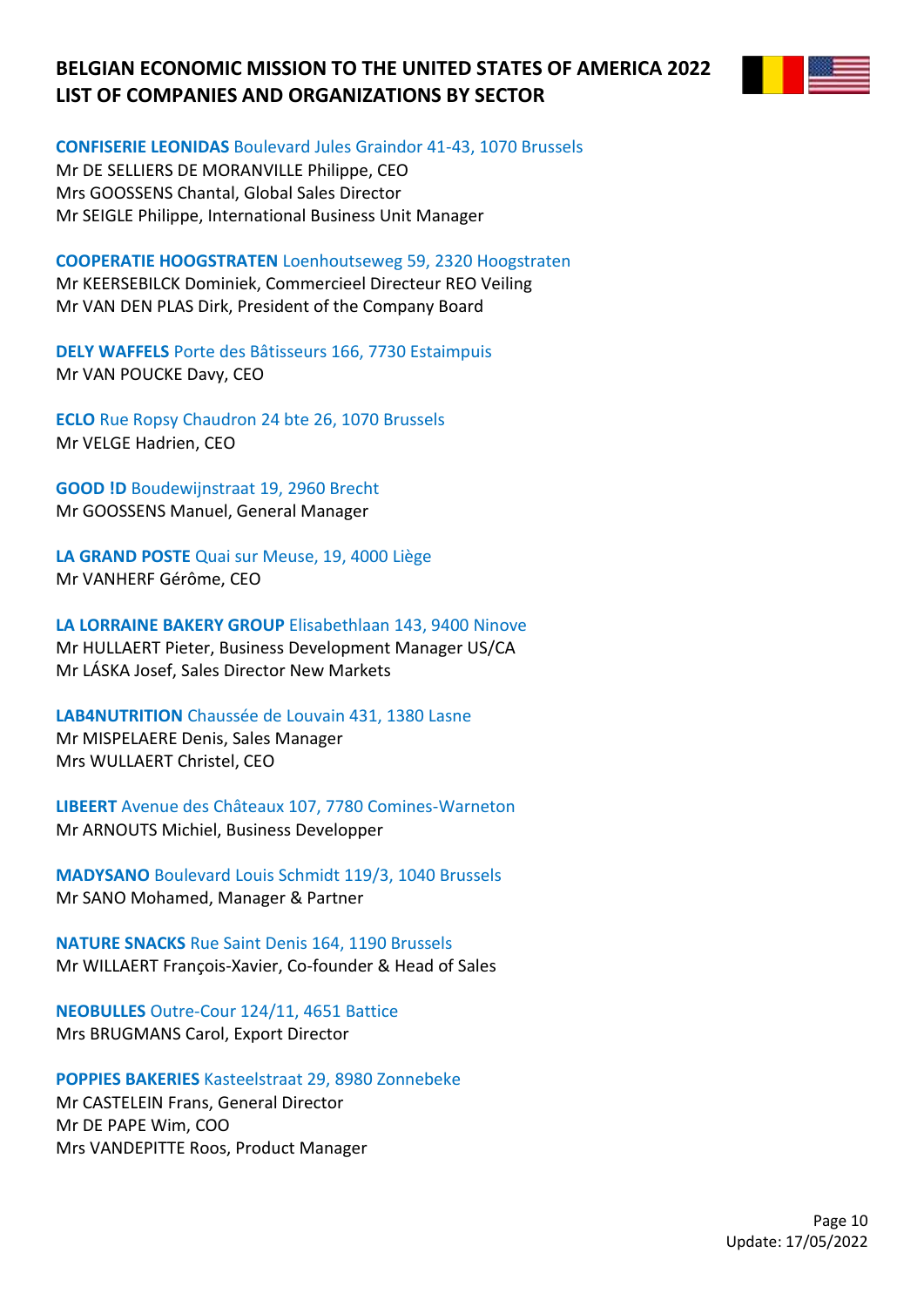

**SUPERBON** Rue des Tanneurs 58/62, 1000 Brussels Mr DRAGANCEA Tudor, Sales Director

**THE BELGIAN CHOCOLATE GROUP** Geelseweg 72, 2250 Olen Mr DRUYTS Robby, Area Sales Manager

**VIDYA AYURVEDA** Rue des Tanneurs 60A, 1000 Brussels Mr DAHAN Grégory, CO-CEO Mrs FTAICH Fatima, CO-CEO

**VINOBELGA** Diestsesteenweg 272, 3202 Aarschot Mr DAEMS Hendrik, Managing Director

**VIVA BREWS** Uitweg 8 bus A, 3220 Holsbeek Mr KELGTERMANS Marc, Co-Founder CEO Mr PAESEN Jan, Co-Founder

**ZÙSTO** Schaliënhoevedreef 20 T, 2800 Mechelen Mr GREANT Maxim, Country Manager USA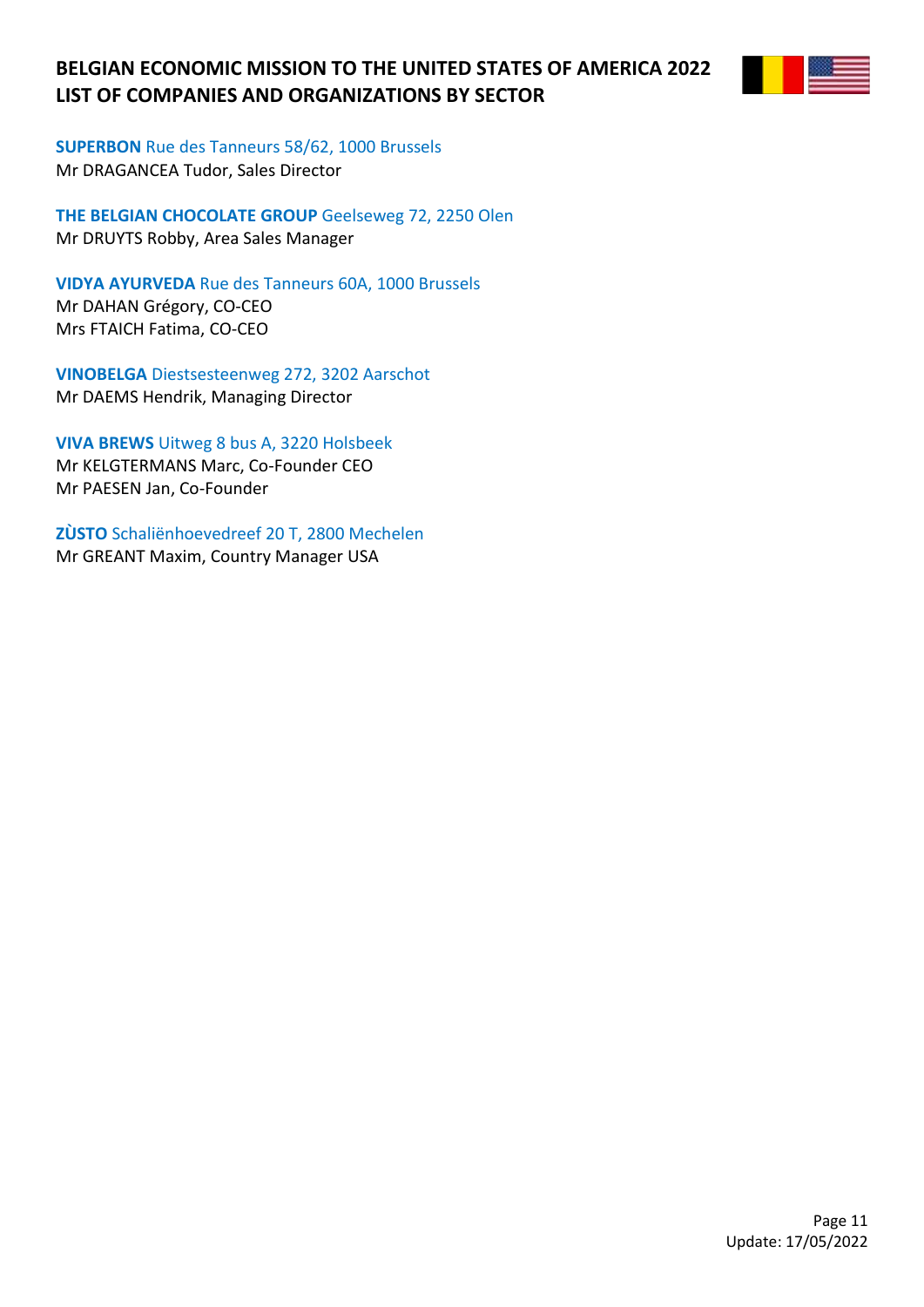

### **4. Business services (10% OF TOTAL COMPANIES)**

**ACHILLES DESIGN** Borchtstraat 30, 2800 Mechelen Mr FUNHOFF Axel, CEO

**AGENDI PARTNERS SRL** Chaussee de Vleurgat 34, 1050 Brussels Mr BROHE Arnaud, CEO

**A-LAW INTERNATIONAL LAW FIRM** Gijzelaarsstraat 21, 2000 Antwerp Mr DE BEULE Thomas, Legal & Trade Advisor International Business Manager

**ASAP AVOCATS** Galerie du Roi 30, 1000 Brussels Mr KAROLINSKI Michel, Founding partner

**BENELUXCONNECT** Avenue Ernest Solvay 98, 1310 La Hulpe Mr DUBARD Trip, Director

**BIRD & BIRD (BELGIUM) LLP** Avenue Louise 235/1, 1050 Brussels Mr MARTENS Marc, Partner

**CALYSTA** Lambroekstraat 5A, 1831 Machelen Mr BUCKINX Peter, International Business Developer Mrs DE SCHRYVER Clara, IP Attorney

**CROWELL & MORING LLP** Rue Joseph Stevens 7, 1000 Brussels Mr LINDEMANS Jan-Diederik, Lawyer

Mr VANWITTENBERGH Johan, Business Manager

**DUGARDYN & PARTNERS** Brand Whitlocklaan 132, 1200 Brussels Mr DUGARDYN Olivier, Founding partner

**EDPO (EUROPEAN DATA PROTECTION OFFICE)** Avenue Huart Hamoir 71, 1030 Brussels Mrs GEURTS Romane, Account Manager Mrs MURPHY Jane, Founder & Chair of the Board

**EY TAX CONSULTANTS** De Kleetlaan 2, 1831 Machelen Mr WOUTERS Pieter-Jan, Senior Tax Manager – Belgian Tax Desk Leader (New York)

**GOVRN** Avenue Roger Vandendriessche 18, 1150 Brussels Mr PANSAERS Xavier, CEO

**GROUP DAENENS** Rijselstraat 231, 8200 Bruges Mr DAENENS Nico, CEO & Founder

> Page 12 Update: 17/05/2022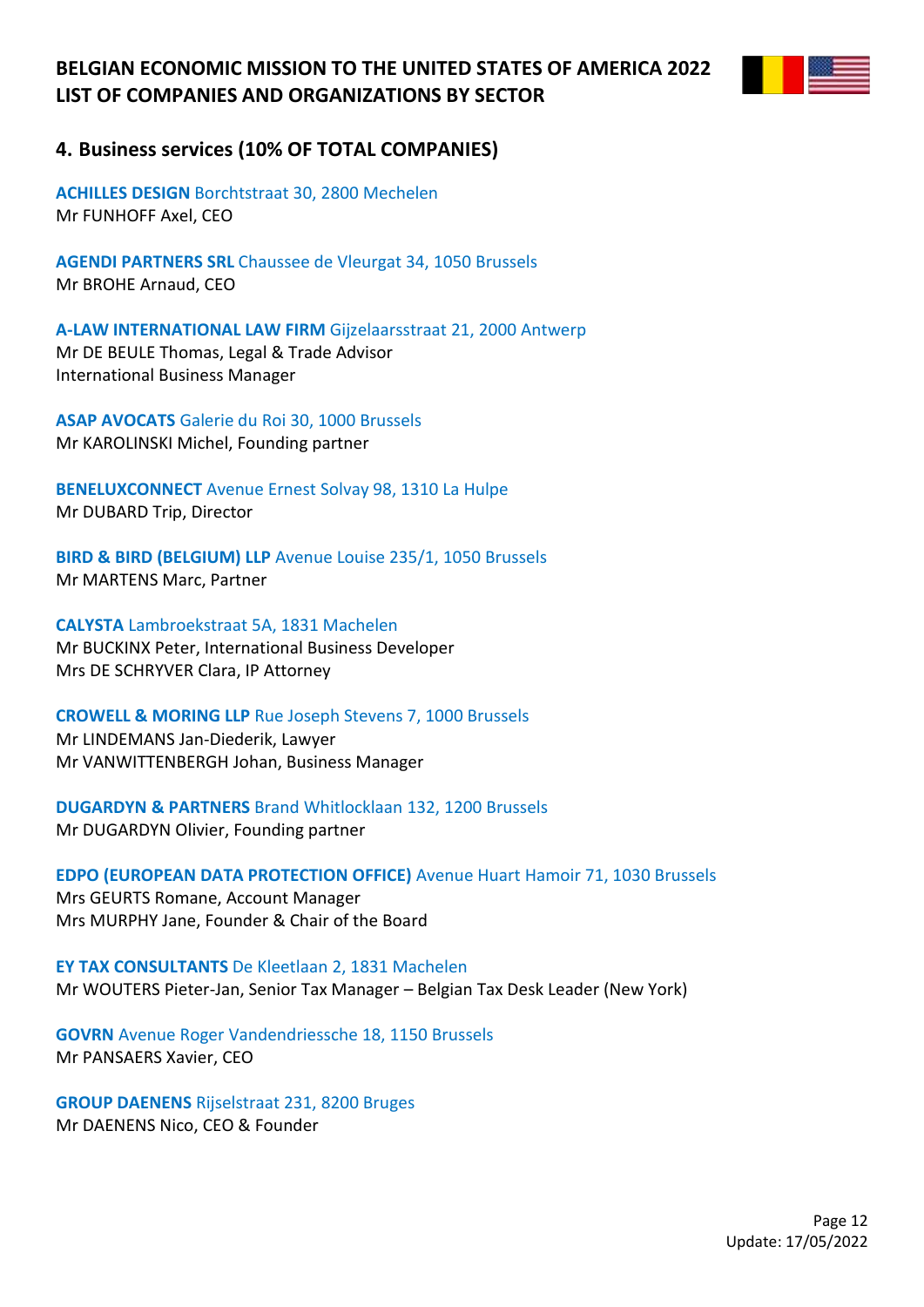

**HILL+KNOWLTON STRATEGIES** Rue Montoyer 51, 1000 Brussels

Mr TINDEMANS Thomas, Chairman Mr VERMEEREN Thomas, Account Director

**KDENOODT INTERNATIONAL CONSULT** Bekaflaan 30, 3200 Aarschot Mrs DENOODT Kathleen, Founder and Consultant

**M. CALLEBAUT CONSULTING** Victor Vanden Driesschestraat 50, 1731 Asse Mrs CALLEBAUT Marie-Paule, Managing Director

**META** Harmoniestraat 52, 2300 Turnhout Mr DE GEYTER Birger, Founder & Co-CEO Mr LEUNENS Steven, Founder & Co-CEO

**PHARA** Anneessensstraat 3-5, 2018 Antwerp

Mr GOOSSENS Rik, Advisor Mrs THEEUWES Ingrid, Managing Director Mr VANDENDRIESSCHE Frank, Executive Director Scientific & Strategic RA

**PITAGONE** Boulevard Paepsem 16 A, 1070 Brussels Mr WEISSBERG Marc, CEO

**ROAD21** Groeningenlei 16, 2550 Kontich Mr SCHUERMANS Jeremy, Managing Partner

**SDM CONSULT** Bisdomkaai 11, 9000 Ghent Mrs DE MAESSCHALCK Sophie, CFO

**SUREAL** Bolwerklaan 21 / 5, 1210 Brussels Mrs VAN HEERS Sunita, CEO

**SYREN** Rue de la Cure 40, 1457 Walhain Mr WUILLAUME Pascal, Managing Director

**VAN OLMEN & WYNANT** Louizalaan 221, 1050 Brussels Mr WYNANT Luc, Founding Partner - Lawyer

**VO GROUP** Rue de Stalle 140/A, 1180 Brussels Mr PARMENTIER Gilles, Head of Strategy and Business

**WITH** Jan Van Rijswijcklaan 135, 2018 Antwerp Mr KINDT Dominique, CEO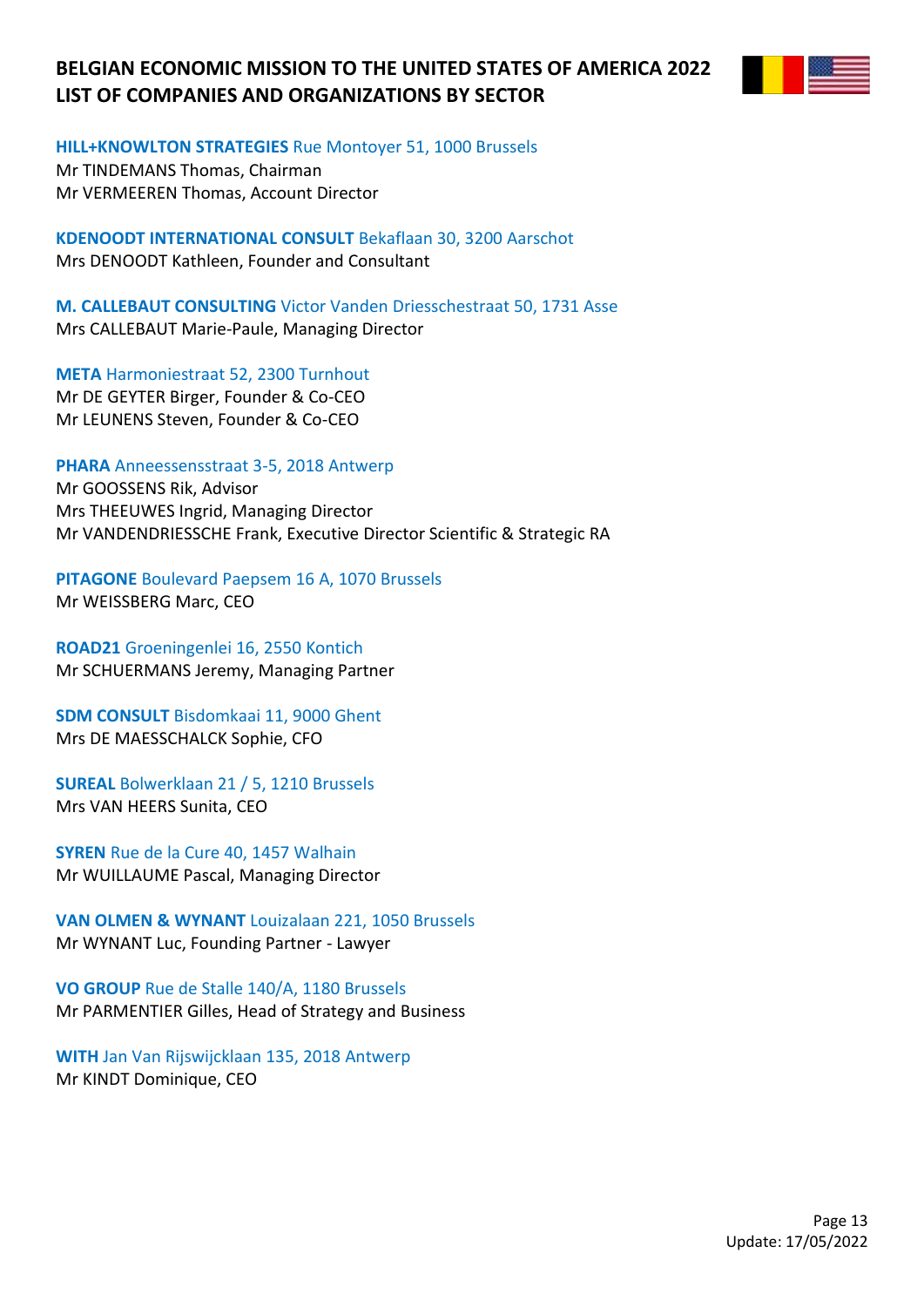

## **5. Financial services (8% OF TOTAL COMPANIES)**

**50° NORTH VENTURES** Allée de la Recherche 12, 1070 Brussels Mrs BOUILLEZ Marie, CEO

**AD BEL SERVICES (ALTERDOMUS)** Chaussée de la Hulpe 166/2, 1170 Brussels Mr BLAUWART Guillaume, Director

**AIVIDENS** avenue des volontaires 19, 1160 Brussels Mr BEAUVOIS Edouard, CEO

**BELFIUS** Charles Rogierplein 11 RT31/2, 1210 Brussels Mr DE VRY Mario, Head of Corporate Banking & Wealth Management Belfius Bank

**BNP PARIBAS FORTIS** Warandeberg 3, 1000 Brussels

Mr BEAUVOIS Didier, Head Of Corporate Banking, Member of the Executive Board Mrs SMITH Mary, Managing Director of Bank of the West Mrs VERHEYDEN Linde, Director of Public Affairs

**BRUXELLES FISCALITE** Sint Lazarusplein 2, 1210 Brussels

Mr DE SMEDT Dirk, General Director Mr GHIJSELS Tom, PA to General Director Mrs GOOSSENS Roselyne, Head of It & Projets

### **CREDENDO** Rue Montoyer 3, 1000 Brussels

Mrs JANSSENS Mireille, Business Development Specialist

**DATA.BE** Rue des Pères Blancs 4, 1040 Brussels Mr VANAGT Toon, CEO

**DELOITTE BELGIUM** Luchthaven Brussel Nationaal 1 J, 1930 Zaventem Mr DESCHIETERE Philip, Partner

**FEYNMAN** Lokerenbaan 70, 9240 Zele Mr DE DECKER Michael, Owner

**FPIM/SFPI** Louizalaan 32 bus 4, 1050 Brussels Mr RONDAY Denis, Investment Manager Mr VAN LOO Koenraad, CEO

**GREENOMY** Silversquare 54, 1050 Brussels Mr STEVENS Alexander, CEO

**IBANFIRST** Avenue Louise 350, 1050 Brussels Mr DUSOULIER Pierre-Antoine, CEO and Founder Mr HOEVERS Jeroen, Country Manager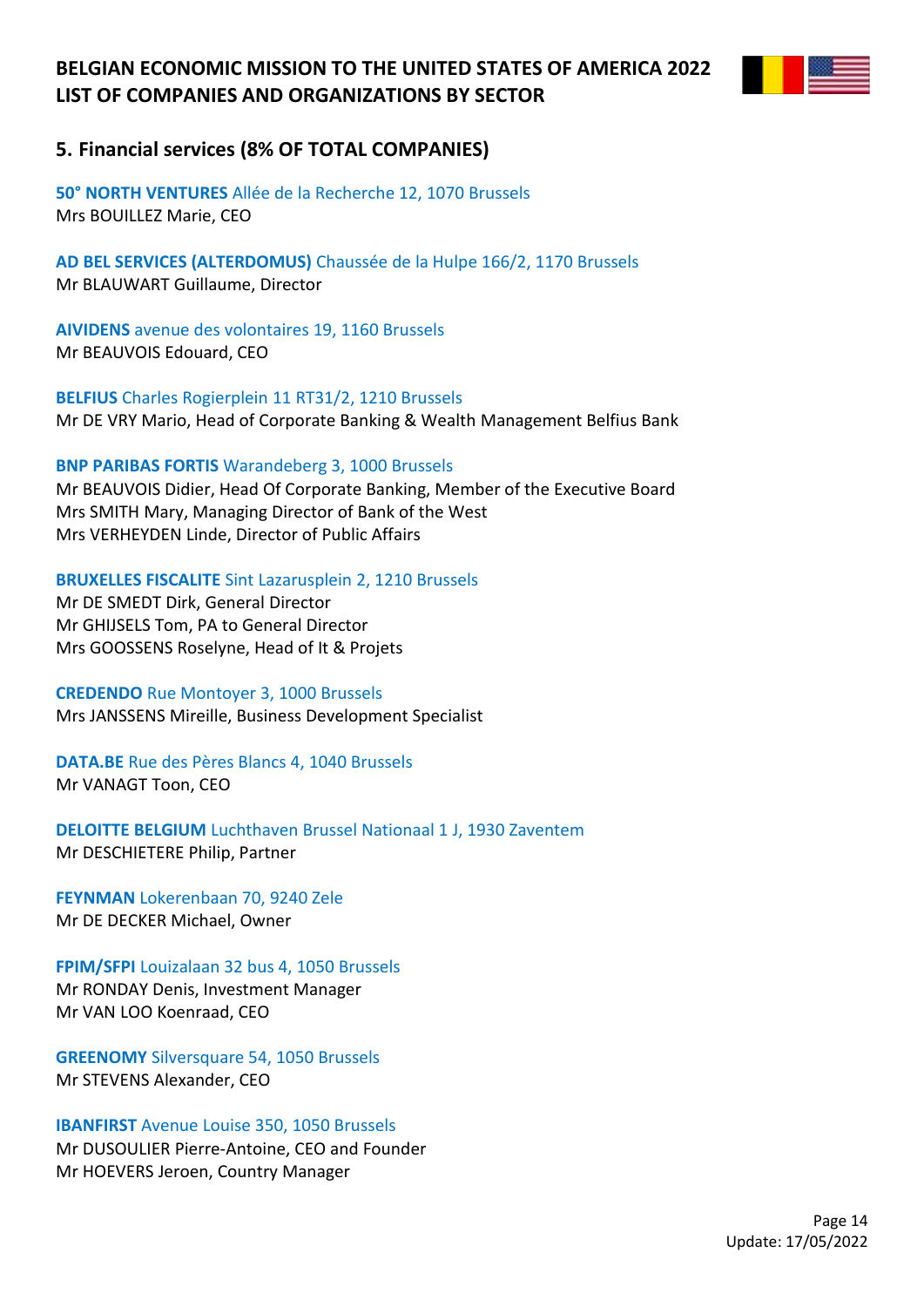

**INVENTURES INVESTMENT PARTNERS** Place St Gudule 5, 1000 Brussels

Mrs WYMAN Lauren, Associate

**INVESTSUD** Rue de la Plaine 11, 6900 Marche-En-Famenne Mr DETRIXHE Pierre, Partner Mr PITANCE Benoît, Director

**RISE FINANCIALS** Rue Gatti de Gammond 101/34, 1180 Brussels

Mr COMMEYNE Sébastien, Business Developer Mr HENNIN Philippe, Co-founder

**SFPIM-INTERNATIONAL** Avenue Louise 32/13, 1050 Brussels Mr DENIS Christophe, Senior Investment Officer

**SOFINEX** Avenue Maurice Destenay 13, 4000 Liège Mr CALAY Emmanuel, Manager Mrs GLAUTIER Laurence, General Manager

**THECLUBDEAL** Chaussée de Waterloo 1429, 1180 Brussels

Mr LEGRAND Jean-Marc Christophe, Managing Director

**THEODORUS INVESTMENT FUNDS** Allée de la Recherche 12, 1070 Brussels Mr BELENGER Olivier, Managing Director Mr RISOPOULOS Théo, Principal

**VADIS TECHNOLOGIES** Avenue de Tervueren 270, 1150 Brussels Mr HEERING Jean-François, CEO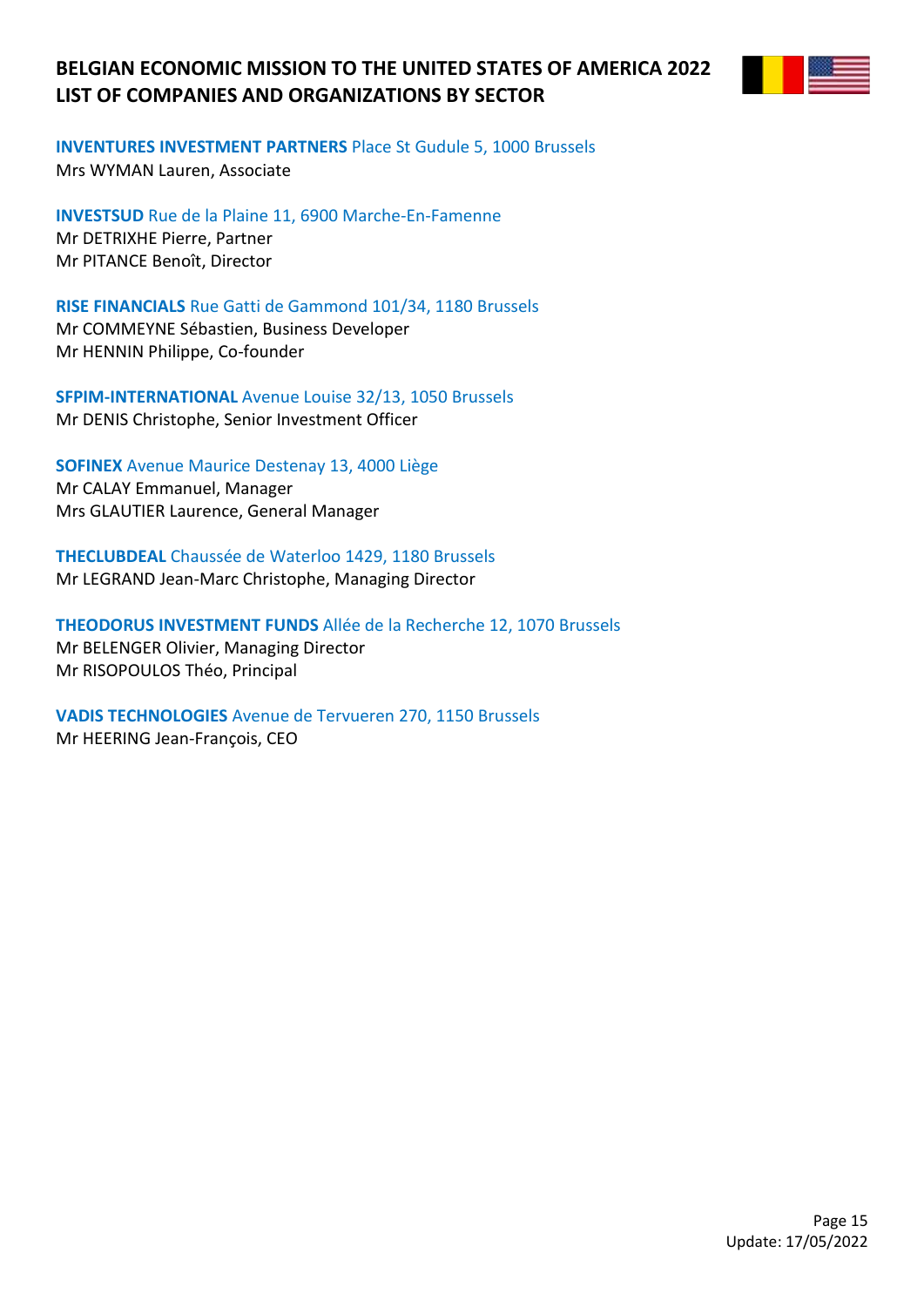

## **6. Federations and Chambers of Commerce (6% OF TOTAL COMPANIES)**

#### **AGORIA** Auguste Reyerslaan 80, 1030 Brussels

Mr ALGABA Diego, Manager - Sports & Entertainment Technology Club Mr PROVOOST Pieter-Jan, Manager – Energy Technology Club

### **AMERICAN CHAMBER OF COMMERCE IN BELGIUM** Troonstraat 60 , 1050 Brussels

Mr CLAES Marcel, Former Chief Executive Mrs RUTTEN Stéphanie, Chief Executive Officer

**BIOWIN HEALTH CLUSTER** Maison de l'Industrie Rue Auguste Piccard 20, 6041 Gosselies Mr DECHAMPS Marc, International Affairs Representative Mrs PONCHAUT Sylvie, Managing Director

**BOC - BELGIAN OFFSHORE CLUSTER** Esplanadestraat 1, 8400 Ostend Mr DHAENE Christophe, CEO Mr LEYS Erwin, Vice President

**CLEANTECH FLANDERS** Greenville, Centrum-Zuid 1111, 3530 Houthalen-Helchteren Mrs STRUYE Charlotte, Deputy Director

**ESSENSCIA WALLONIE** Bluepoint Building - Boulevard Auguste Reyers 80, 1030 Brussels Mrs DESCAMPS Isabelle, Communication Project Manager Mr DRUCK Frédéric, Director Essenscia Wallonie & Secretary General bio.be/essenscia Mrs VAN HOOLAND Tineke, Deputy Secretary General bio.be/essenscia Mr VERSCHUEREN Yves, Managing Director

**FEDAGRIM** Jules Bordetlaan 164/4, 1140 Brussels Mr CHRISTIAENS Michel, Secretary general

### **FEDERATION OF ENTERPRISES IN BELGIUM (FEB)** Rue Ravenstein 4, 1000 Brussels

Mr MONTEYNE Benoit, Advisor Baron TIMMERMANS Pieter, CEO

**FEVIA** Rue de la Science 14, 1040 Bruxelles Mr BUYSSE Bart, CEO Mrs VANDERVELDEN Tine, International Business Director

**FLANDERS AUDIOVISUAL FUND** Bischoffsheimlaan 38, 1000 Brussels Mr LOEDTS Youri, Head of Game Department @ VAF

**FLANDERS.BIO** Jean-Baptiste de Ghellincklaan 13 bus 0102, 9051 Ghent Mr DHOOGE Willem, Co-General Manager

#### **FLEMISH GAMES ASSOCIATION** Marksesteenweg 58, 8500 Kortijk

Mr FRANCOIS Bernard, Chairman Mr VERBRUGGEN David, General Manager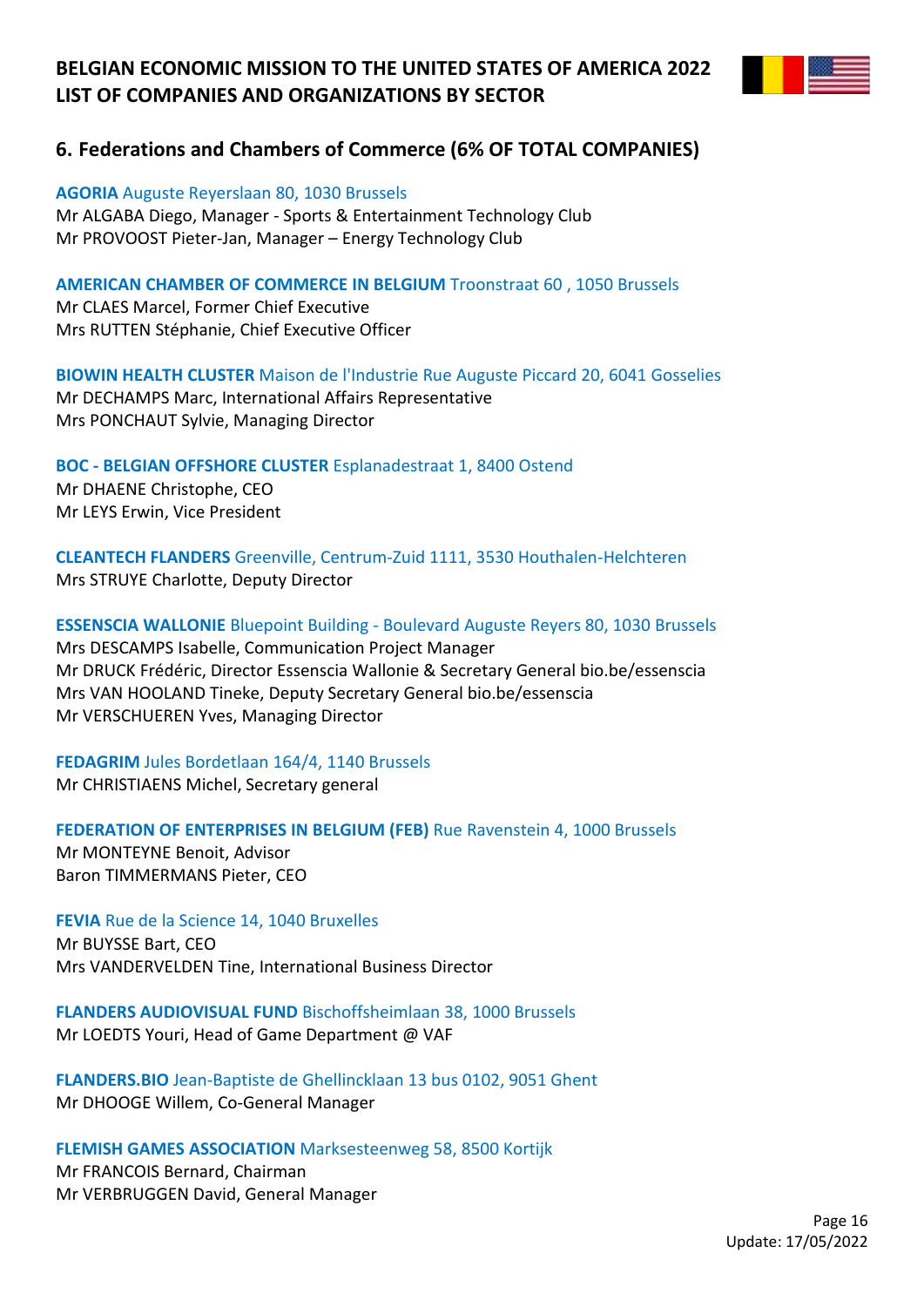

**MEDVIA** New-Yorkstraat 4/001, 9000 Ghent Mrs VAN GYSEL Ann, CEO

**ROYAL BELGIAN FOOTBALL ASSOCIATION** Brusselstraat 480, 1480 Tubeke Mr LEROY Emmanuel, Marketing Director

**UNION WALLONNE DES ENTREPRISES** Rue de Rodeuhaie 1, 1348 Louvain-La-Neuve Mr MOTTET Pierre, President of UWE

**VLAM, FLANDERS' AGRICULTURAL MARKETING BOARD** Koning AlbertII laan 35 bus 50, 1030 Brussels Mr VAN CAUSENBROECK Gert, Export VLAM / Export Manager

**WAGRALIM** Rue Auguste Piccard 20, 6041 Gosselies Mrs CHAI Yuan, International Affairs Officer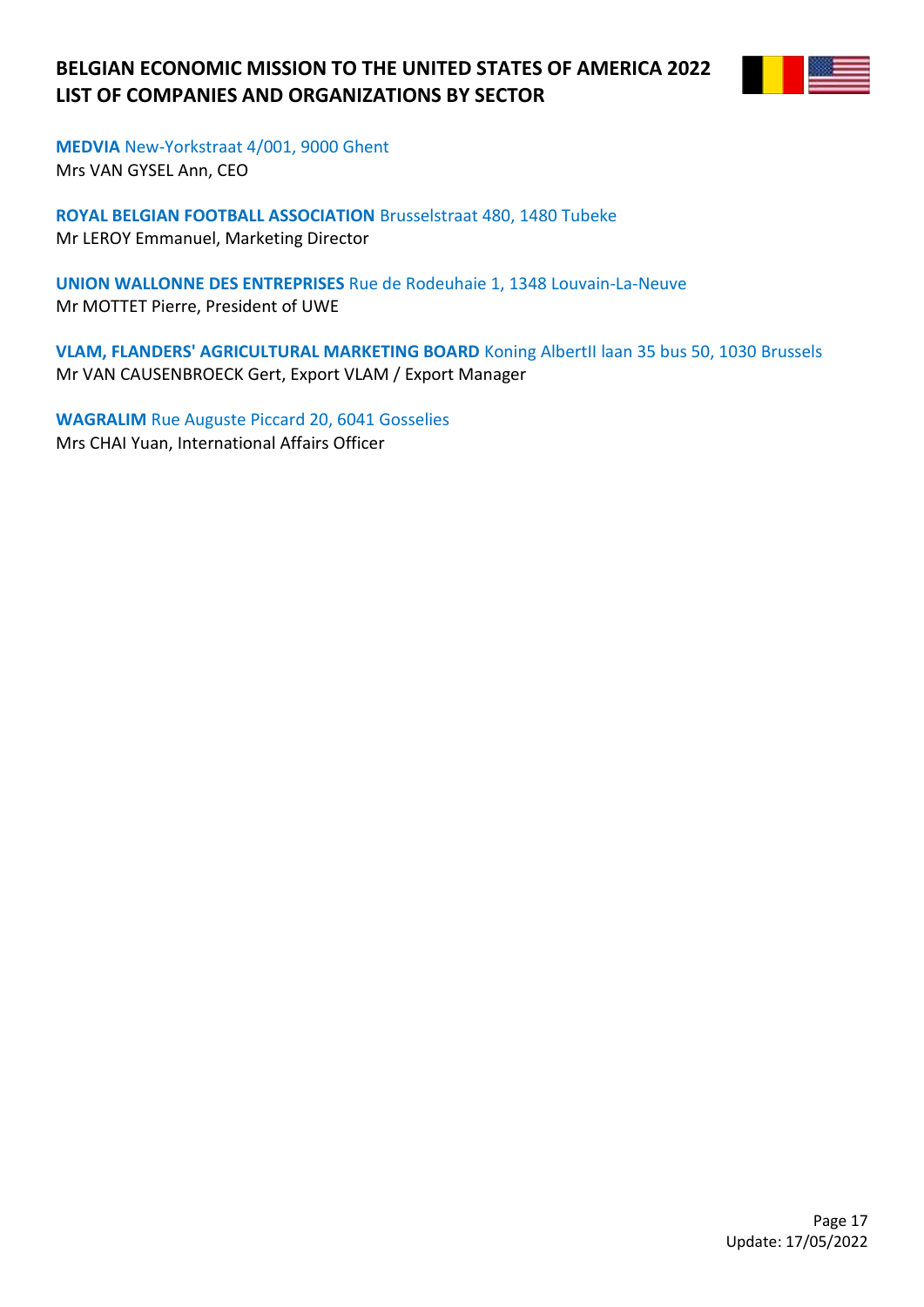

## **7. Education (5% OF TOTAL COMPANIES)**

### **ARTEVELDE UNIVERSITY OF APPLIED SCIENCES** Hoogpoort 15, 9000 Ghent

Mrs DEWITTE Kathy, Director of Expertise Network Business and Management Mrs NAEYAERT Griet, International Relations Coordinator Expertise Network Business and Management

### **BE CENTRAL** Cantersteen 10, 1000 Brussels

Mrs CRESPEL Charlène, COO - Business Developer

# **D-TEACH ONLINE TRAINING** Franklin Rooseveltlaan 349 bus 107, 9000 Ghent

Mrs DECLERCQ Lieselot, CEO

### **GHENT UNIVERSITY** Sint-Pietersnieuwstraat 25, 9000 Ghent

Mr BERNAUW Kris, Law and Criminology - Interdisciplinary Study of Law, Private Law and Business Law Mrs DE COEN Isabelle, Academic Diplomacy Mrs LAHOUSSE Lies, Pharmaceutical Sciences – Dpt. of Bio-analysis Mr MANNENS Erik, Engineering and Architecture – Semantic Intelligence Mr VAN DE WALLE Rik, Rector

### **HOWEST UNIVERSITY OF APPLIED SCIENCES** Marksesteenweg 58, 8500 Kortrijk

Mr CALLEWAERT Kurt, Valorisation Manager Digital Transformation HOWEST Mrs DEFOUR Inge, Coordinator DAE International Mr D'HULSTER Frederik, Vice rector Howest University of Applied Sciences Mrs PERTRY Isabelle, Director of International Affairs

### **KU LEUVEN** Oude Markt 13, 3000 Leuven

Mrs DESCHEEMAEKER An, Director KU Leuven International Office Mr HENDRICKX Bart, Head of Academic Diplomacy Mr LIEVENS Peter, Vice Rector International Policy and LERU Mr SELS Luc, Rector

**RESEAU LIEU** Passage des Déportés 2, 5030 Gembloux Mr WYART Eric, Director

### **THOMAS MORE UNIVERSITY OF APPLIED SCIENCES** Kleinhoefstraat 4, 2440 Geel

Mr COENEN Stijn, General Director Mrs MOLS Sofie, Director Innovation & International Policy Mrs VERVOORT Inge, Head of International Office Mr VREYS Jonas, Strategy & Policy Coordinator

### **UNIVERSITÉ CATHOLIQUE DE LOUVAIN** Place de l'université 1, 1348 Louvain-La-Neuve

Mrs CADJI Anne-Laure, Project Manager at TAIL (Trusted AI Labs) Mrs COLON Elisabeth, International Mobility ResearchersAdvisor and European and International Research Funding Advisor Mr LEGAY Axel, Professor of Computer Science (Cyber Security and softwares) Mr PARDOEN Thomas, Rectoral Adviser for Business Relations Mr RENAULD Jean-Christophe, Pro-Rector for Research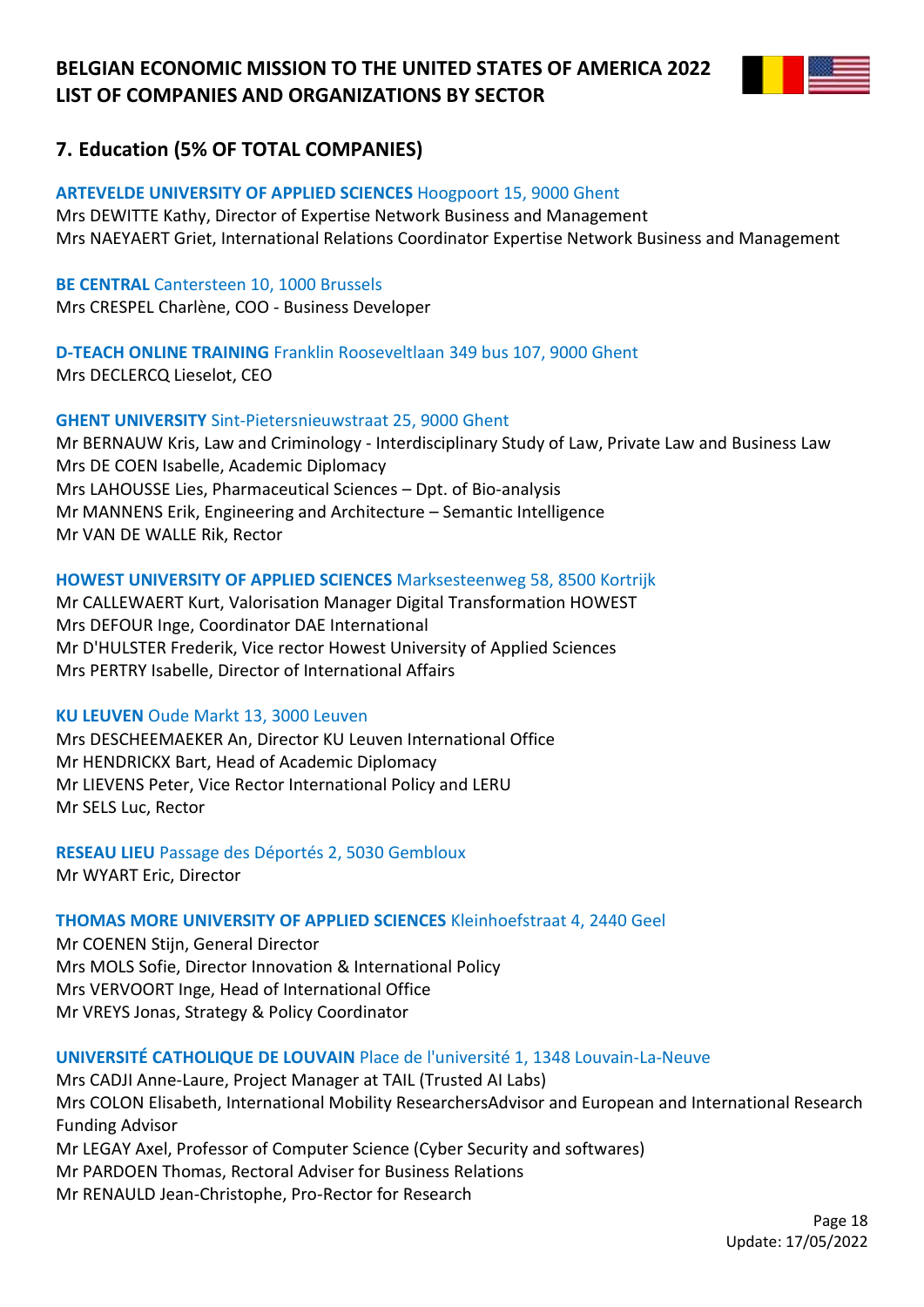

#### **UNIVERSITÉ DE LIÈGE** Place du 20 Août, 7, 4000 Liège

Mr HAUBRUGE Eric, Adviser on Innovation, Regional Development and International Relations

**UNIVERSITÉ DE NAMUR** Rue de Bruxelles 61, 5000 Namur Mrs CASTIAUX Annick, Rector Mrs MICHIELS Carine, Vice-Rector

**UNIVERSITÉ LIBRE DE BRUXELLES** Avenue Roosevelt 50 31/2, 1050 Bruxelles Mrs BARTIK Kristin, Diplomatic Councelor to the Rector

**VLERICK BUSINESS SCHOOL** Reep 1, 9000 Ghent Mrs DEBRUYNE Marion, Dean Vlerick Business School Mrs SENGERS Sigrid, Head of Advancement Vlerick Business School

**VON KARMAN INSTITUTE OF FLUID DYNAMICS** Waterloose Steenweg 72, 1640 Sint-Genesius-Rode Mr GROGNARD Peter, Managing Director

**VUB- VRIJE UNIVERSITEIT BRUSSEL** Pleinlaan 2, 1050 Elsene Mr MEEUSEN Romain, Vicerector Internationalisation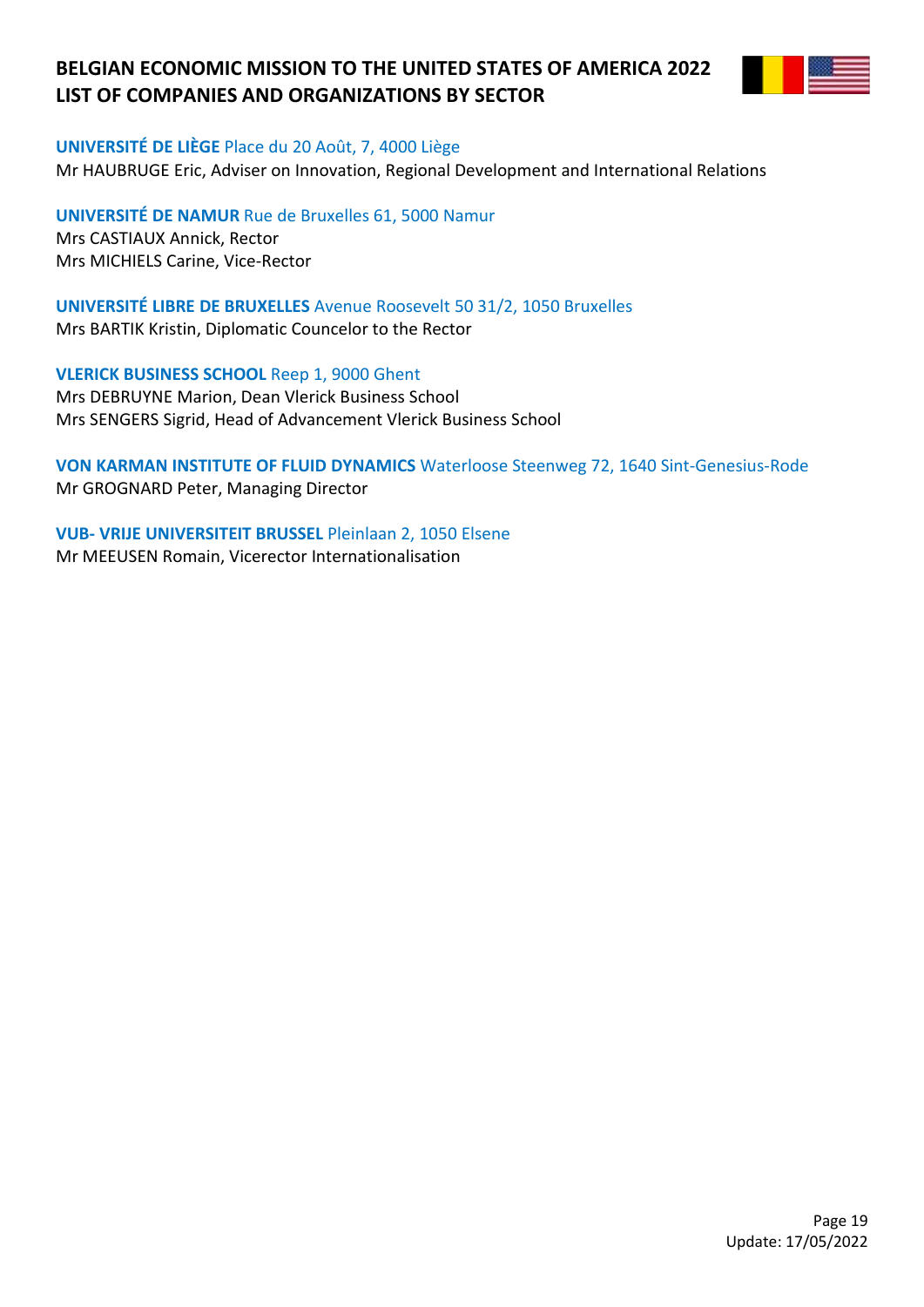

**A2M** Chaussée de Boondael 6/13, 1050 Brussels Mrs MESKENS Manon, Architect Mr MORENO VACCA Sebastian, Architect, Founding Partner Mrs MURRAY WATTS Diana, Editor, Press Attaché, Art advisor

**B2AI** Jacob Jordaensstraat 18A, 1000 Brussels Mr CLAEYS Simon, Partner Architect Mr VERMOORTEL Pieterjan, CEO

**DANTASY FOILS** Prins Albertstraat 2, 9100 Sint-Niklaas Mr DE SCHOENMACKER Geert, COO

**DEFORCHE CONSTRUCT** Gentseheerweg 108, 8870 Izegem Mr ARENS Jan, Export Manager

**DEME GROUP** Scheldedijk 30, 2070 Zwijndrecht Mr BOUVY Hugo, Managing Director DEME Offshore Mr VANDENBULCKE Luc, CEO

**ERIK DHONT** Varkensmarkt 30/26, 1000 Brussels Mr DHONT Erik, CEO

**HOUTBAAI** Te Boelaerlei 69, 2140 Borgerhout Mr FIVEZ Hans, Director

**JAN DE NUL** Tragel 60, 9308 Aalst Mr SKILLEN Norman, General Manager Jan De Nul UK

**JUUNOO** Blokkestraat 51, 8550 Zwevegem Mr GEUSENS Toon, Finance Manager

**ORG PERMANENT MODERNITY** Koolmijnenkaai 30-34, 1080 Brussels Mr D'HOOGHE Alexander, Founding Partner Mrs EMERICK METTS Jesseca Mae, Director of Communications & Initiatives Mr RUTHENBERG Yaacov, Partner

**RENSON VENTILATION** Maalbeekstraat 10, 8790 Waregem Mrs DE ROBIANO Henriette, Business Development Manager Ventilation USA

**SMULDERS** Hoge Mauw 200, 2370 Arendonk Mr FINÉ Eric, Business Development Manager

**SUNSOAK DESIGN & ARCHITECTURE** Chaussée de la Hulpe 185, 1170 Brussels Mr STEENACKERS Jean-Didier, Architect & Owner

**VOXDALE** Bijkhoevelaan 32 C, 2110 Wijnegem Mr DIERYCKX Tim, CEO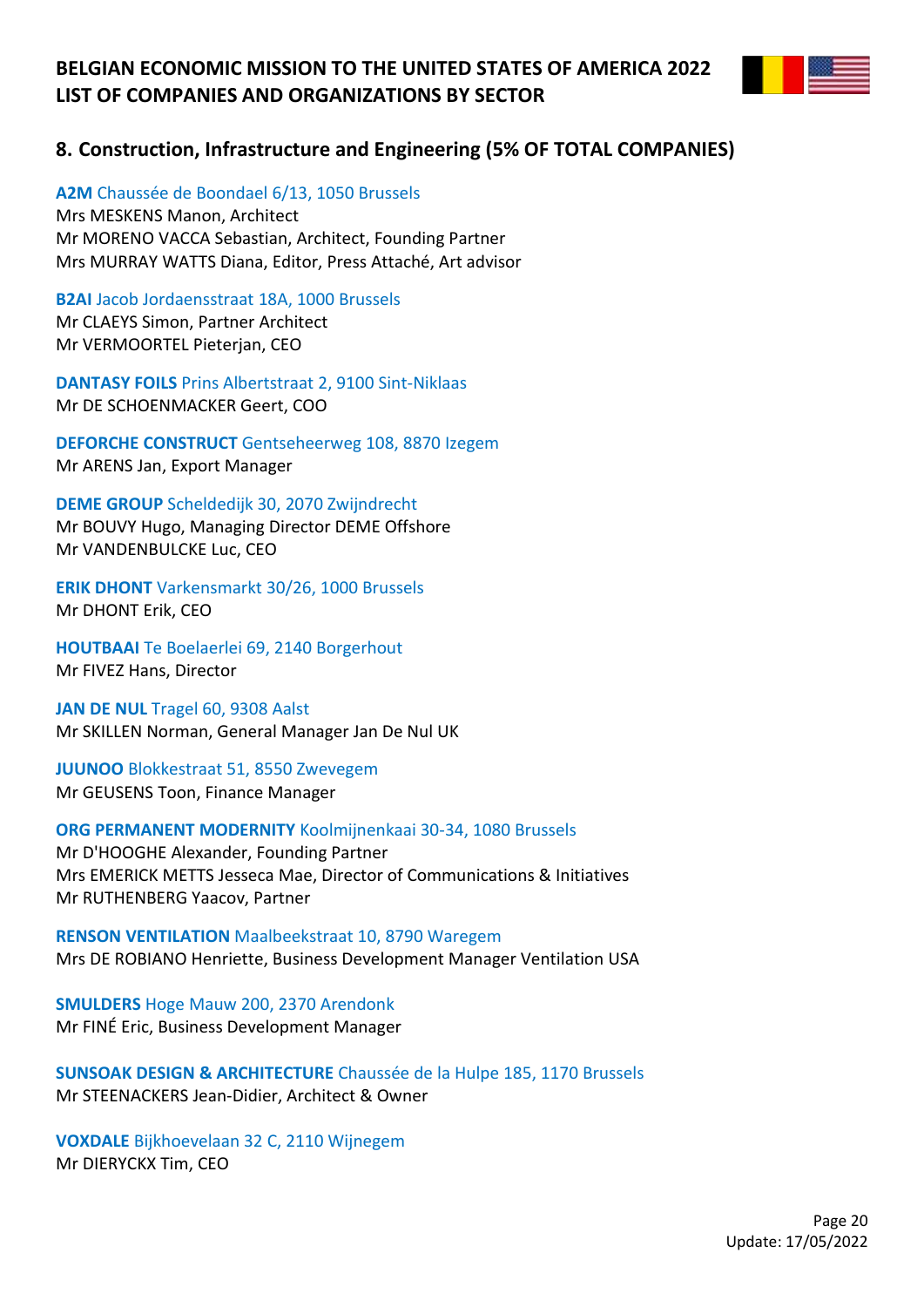

## **9. Machinery and Equipment (3% OF TOTAL COMPANIES)**

**ABSOLEM** Sint-Katelijnestraat 145, 2800 Mechelen Mr DEJAEGHERE Bruno, Owner & Director

**AEROSINT** Rue d'Abhooz 31, 4040 Herstal Mr MOENS DE HASE Edouard, CEO Mr SCHOENMAKERS Maxime, Business Developer

**AGC ACTIVE GLASS** Avenue Jean Monnet 4, 1348 Louvain-La-Neuve Mr GLORE Bassel, Active Glass Sales Director

**LAPAUW INTERNATIONAL** Oude Ieperseweg 139, 8501 Kortrijk Mr D'HEYGERE Philippe N.L., CEO

**LIFTHING** Zeilschipstraat 16, 9000 Ghent Mrs VAN STEENDAM Jolein, Managing Director

**MARELEC FOOD TECHNOLOGIES** Redanweg 15, 8620 Nieuwpoort Mr DE VRIESERE Joeri, CCO MARELEC Food Technologies

**PREFAMAC CHOCOLATE MACHINES** Dellestraat 11A, 3560 Lummen Mrs SCHEPERS Myriam, Managing Director

**SUB-ALLIANCE GEI** Portes des Bâtisseurs, 7730 Estaimpuis Mr DEDECKER Xavier, Permanent representative & Board Member Mr DENDONCKER Charles-Edouard, Chief Development Officer

**TRANE** Avenue Tedesco 7, 1160 Brussels Mr GORGEMANS Xavier, CEO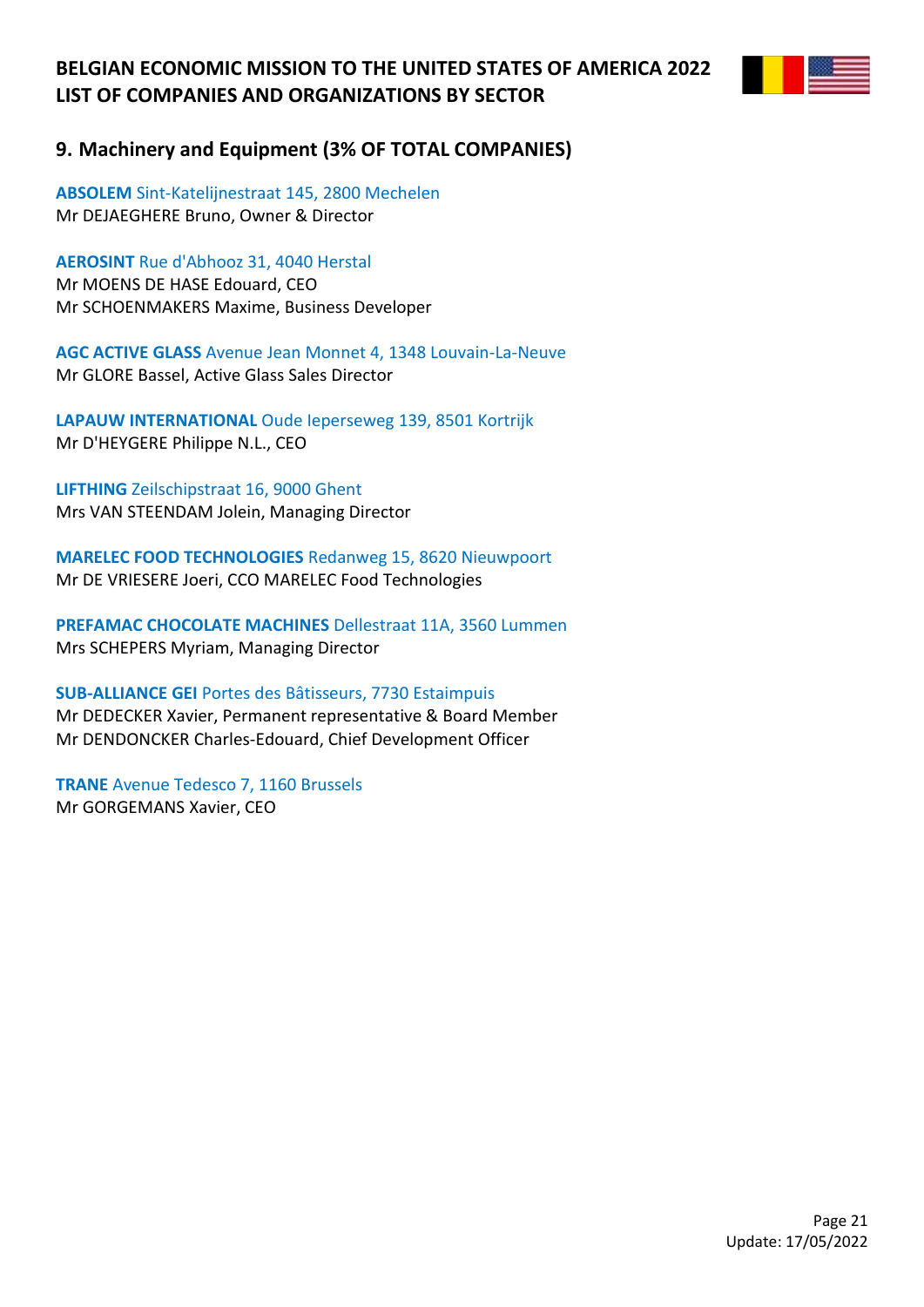

## **10. Transports and Logistics (8 COMPANIES IN TOTAL, 3% OF TOTAL COMPANIES)**

**APROJECTS** Indiëstraat 2, 2000 Antwerp Mr CLONEN Eric, Business Development Manager

**BOECKMANS BELGIË** Binnenvaartstraat 85, 2000 Antwerp Mr HAVERMANS Kris, Director Freight Forwarding

**BRUSSELS AIRPORT COMPANY** Auguste Reyerslaan 80, 1030 Schaarbeek

Mrs GEHLEN Sonja, Senior Aviation Development Manager Mrs TER OSSEPIANTZ Tania, Senior Aviation Marketing Manager

**DINA CONSULTANCY & TRADING** Dennenlaan 8, 2580 Putte Mr CEULEMANS Dirk, CEO Mrs SIMSEK Bahar, Sales Executive

**LIEGE AIRPORT** rue de l'aéroport, 50 – Bâtiment 50, 4460 Grâce-Hollogne Mr JOSSART Laurent, CEO

### **PORT OF ANTWERP BRUGES** Zaha Hadidplein 1, 2030 Antwerp

Mr BEAUJEAN Philippe, Shippers & Forwarders Manager Mr DILLEN Wim, International Development Manager Mr VANDENBUSSCHE Filip, Port of Antwerp Bruges Representative & North America Business Development

**RP LOGISTICS** Avenue Albert 52/4, 1190 Brussels Mr KABEYA KALOMBO Bertrand, CEO

**UNITED AIRLINES** Brussels National Airport PO Box 48, 1930 Zaventem

Mrs SWINNEN Eliane, Account Manager Mr VANRYCKEGHEM Alexander, Sales Manager Belgium and Luxembourg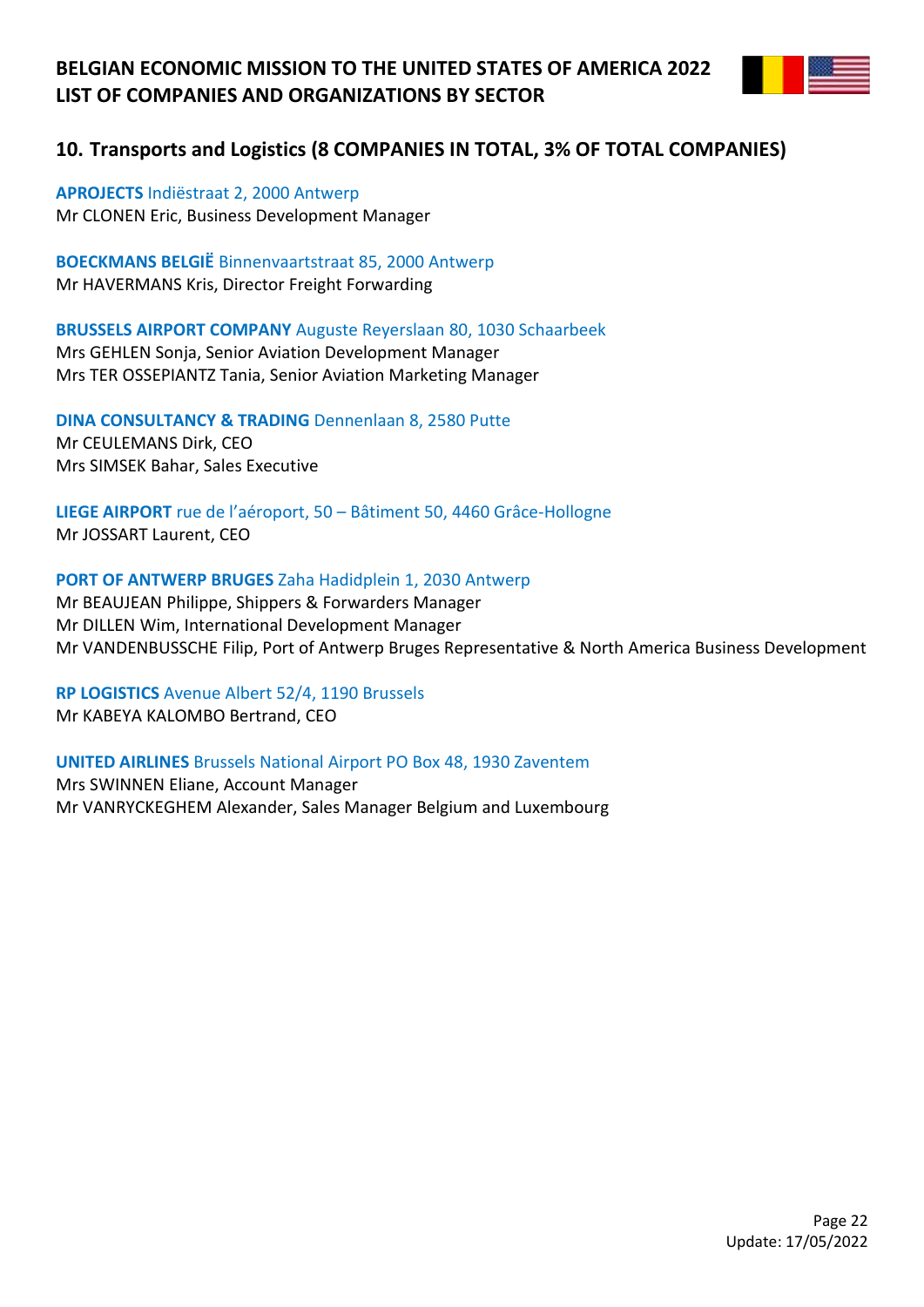

## **11. Luxury, Lifestyle, Fashion and Textile (2% OF TOTAL COMPANIES)**

**BEKINA BOOTS** Berchemstraat 124, 9690 Kluisbergen Mr VANDERBEKE Thomas, CEO & Grandson of the founder

**EVANGELO** Avenue Winston Churchill 228, 1180 Brussels Mrs BOYKO Evguénia, Founder & Managing Director

**HET JUWEELATELIER** Rechtestraat 28, 2500 Lier Mrs BOUWEN Ines, Designer - Founder Mrs BOUWEN Inge, Co-Founder

**LES MOUSSORS DE AWA** Avenue Louise 195, 1050 Brussels Mrs SECK Awa, CEO/Founder

**LIBINVEST** Rue de la Princesse 19, 7130 Binche Mr LIBERT Jean-Michel, CEO Mrs THIRION Mireille, Consultant

**LOOP** Posthofbrug 6, 2600 Antwerp Mr BODEWES Maarten, Co-Founder

**SIOEN** Fabriekstraat 23, 8850 Ardooie Mr LUYCKX Yves, Sales Manager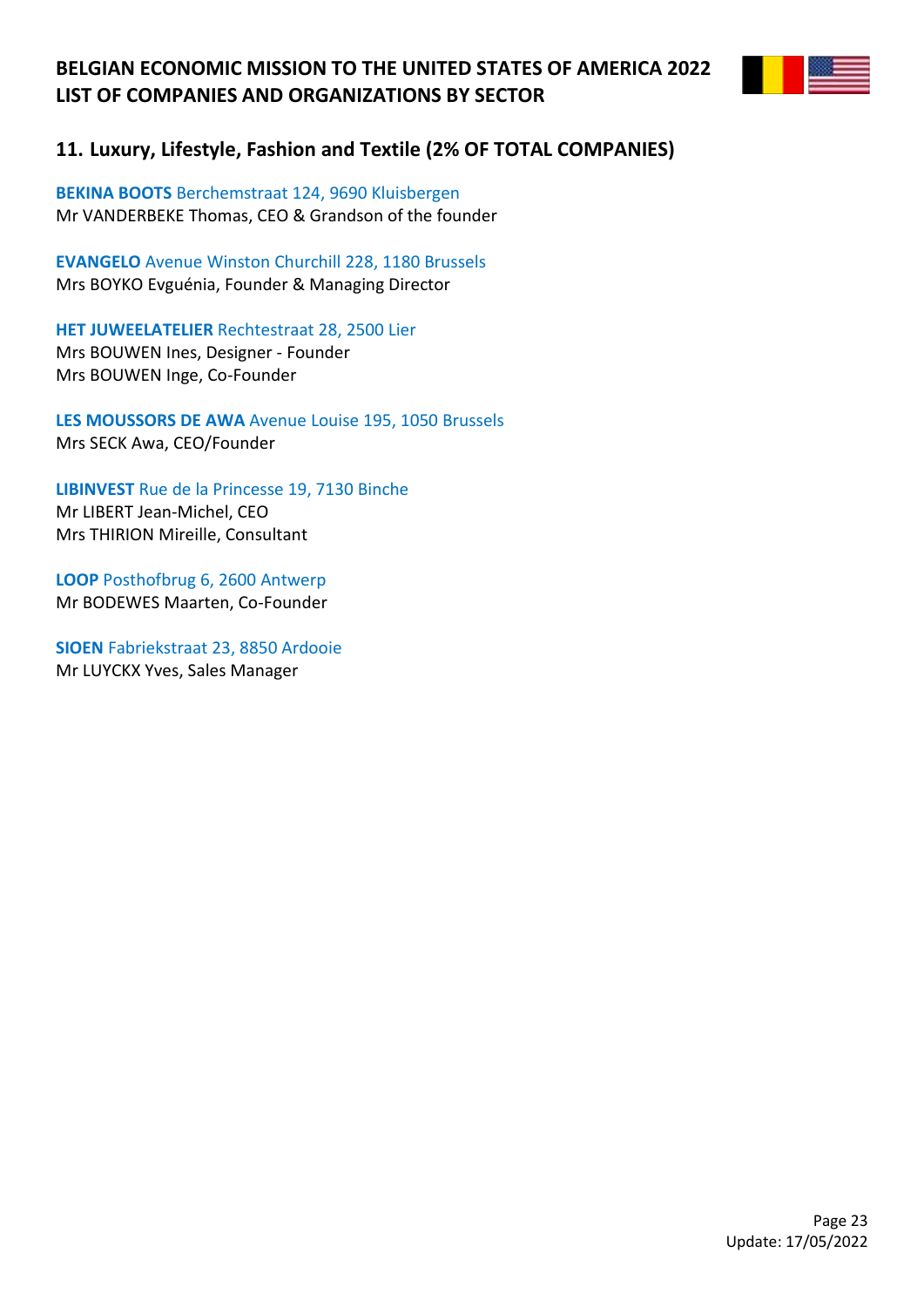

## **12. Tourism and Leisure (2% OF TOTAL COMPANIES)**

**CARTOON CALLED LIFE** Rue Souveraine 79, 1050 Brussels Mr FIERENS GEVAERT Laurent, Managing Director

**CUBE ART FAIR** Gachard 88/9, 1050 Brussels Mrs NGUYEN DUC Thanh Tam, Business Development & Partnerships

Mr VOGELSANG Gregoire, Founder

**EXHIBITION HUB** Rue du Taciturne 43, 1000 Brussels Mr IACAMPO Mario, President Mr ZYLBERBERG David, Vice President

**KATE'ART SPRL** rue de l'Automne 56, 1050 Brussels Mrs DE DUVE Catherine, Director

**MYGO GROUP** Avenue Louise 131 b, 1050 Brussels Mr SAADOUNI Abderrahmane, CEO

**PITCHTECCONCEPT** Blikstraat 86, 9340 Lede Mr DE COCKER Yves, CEO

**VIRTUAL PALACE** Rue Royale 290, 1210 Brussels Mr VAUTHIER Eric, Creative Director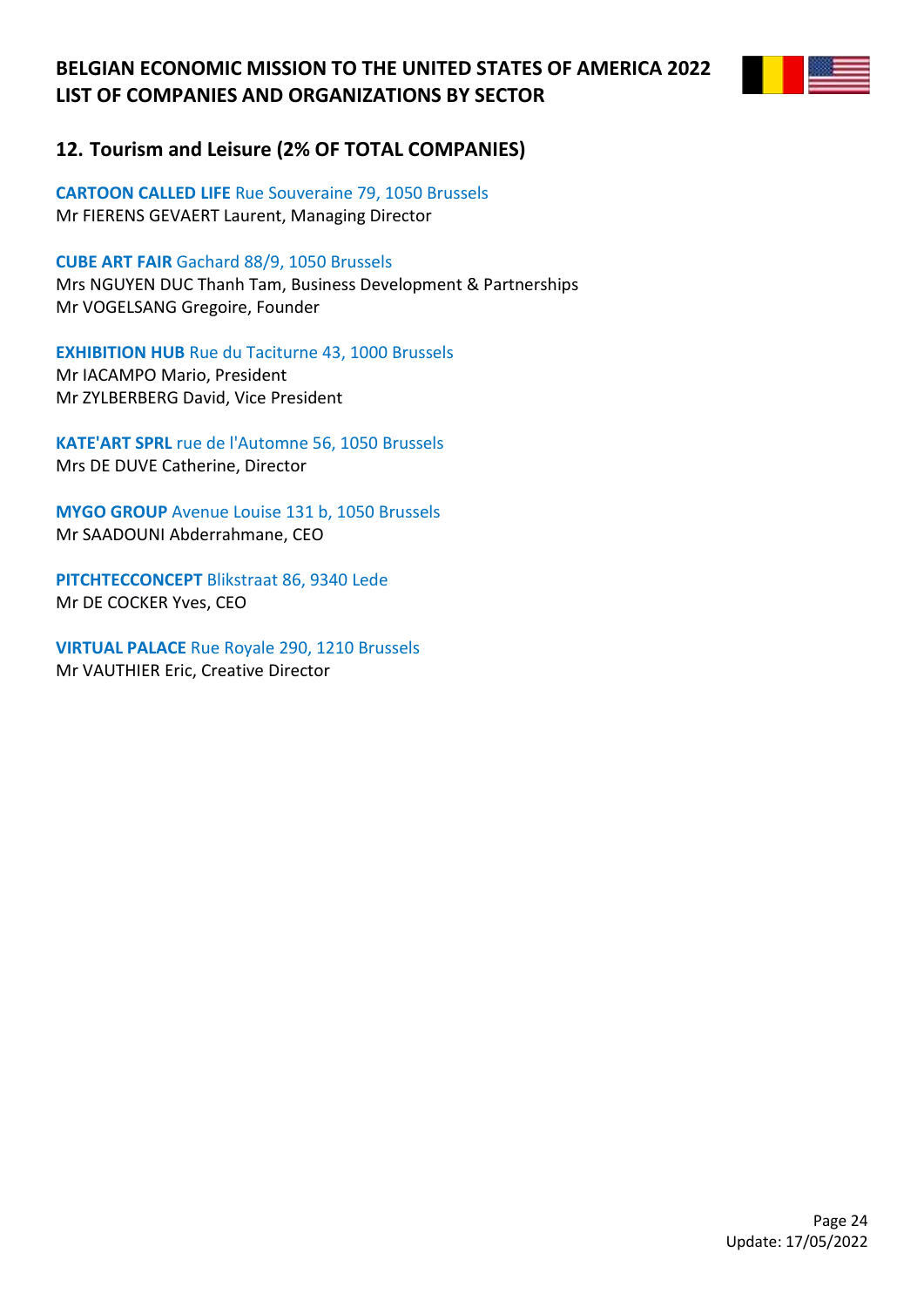

## **13. Energy, Environment and Cleantech (1% OF TOTAL COMPANIES)**

**ELIA GRID INTERNATIONAL** Rue Joseph Stevens 7, 1000 Brussels Mr WIOT Didier, CEO

**ELIA GROUP** Boulevard de l'Empereur 20, 1000 Brussels Mrs BARATTO Daniela, M&A and Business Development

**GEO.XYZ** Harelbeekstraat 104 bus D, 8550 Zwevegem Mr FORBES Douglas, Commercial Manager Mr REYNTJENS Patrick, CEO

**SCHRÉDER** Rue de Lusambo 67, 1190 Bruxelles Mr CAMP John, Tunnel Segment Manager Mr KEUTGEN Nicolas, Chief Innovation Officer Mr MILLS Steve, US General Manager